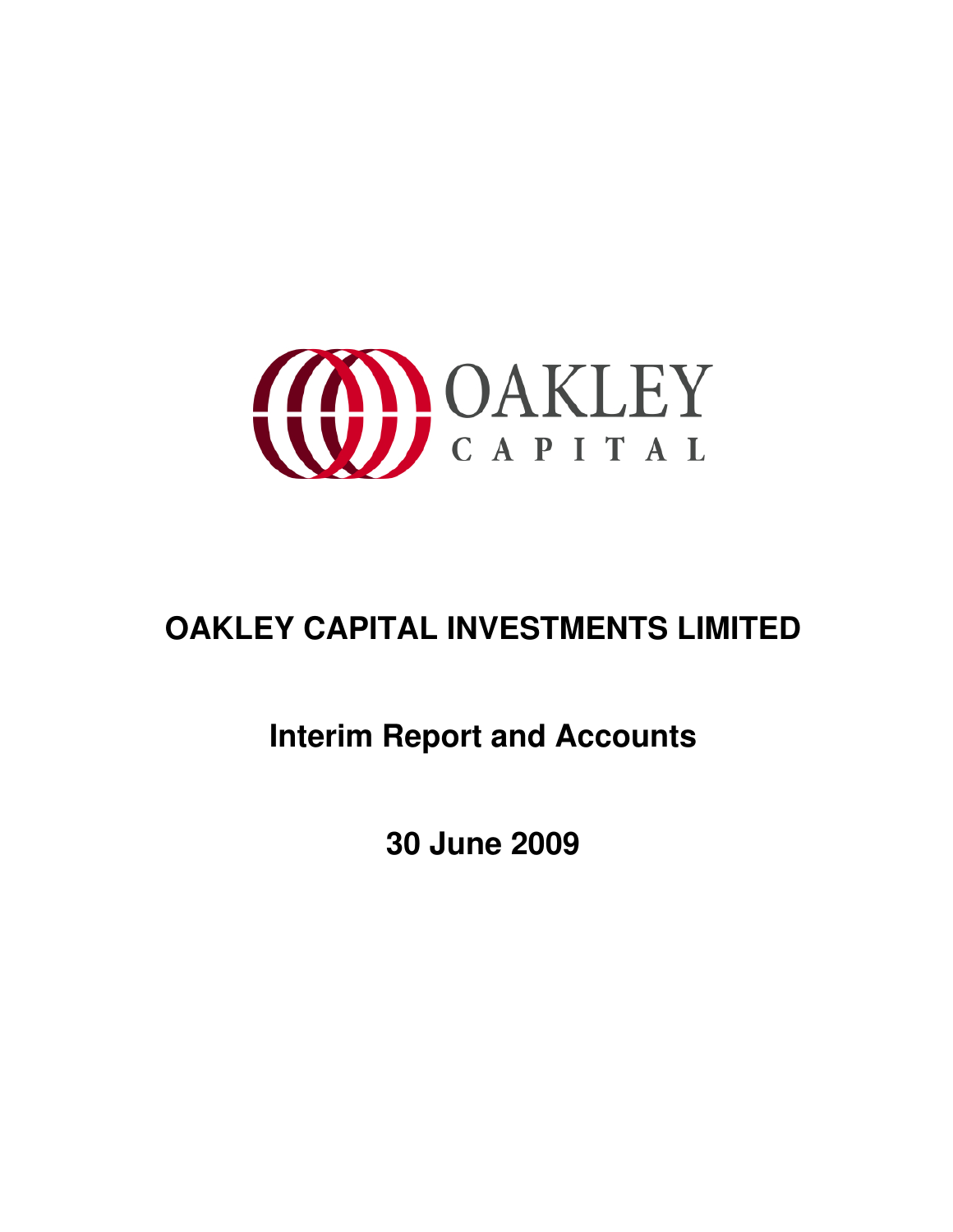

## **Table of Contents**

| Chairman's Statement                 | 3  |
|--------------------------------------|----|
| The Limited Partnership              | 6  |
| The Manager's Report                 | 7  |
| Statements of Assets and Liabilities | 13 |
| Schedules of Investments             | 14 |
| <b>Statements of Operations</b>      | 17 |
| Statements of Changes in Net Assets  | 18 |
| <b>Statements of Cash Flows</b>      | 19 |
| Notes to the Financial Statements    | 20 |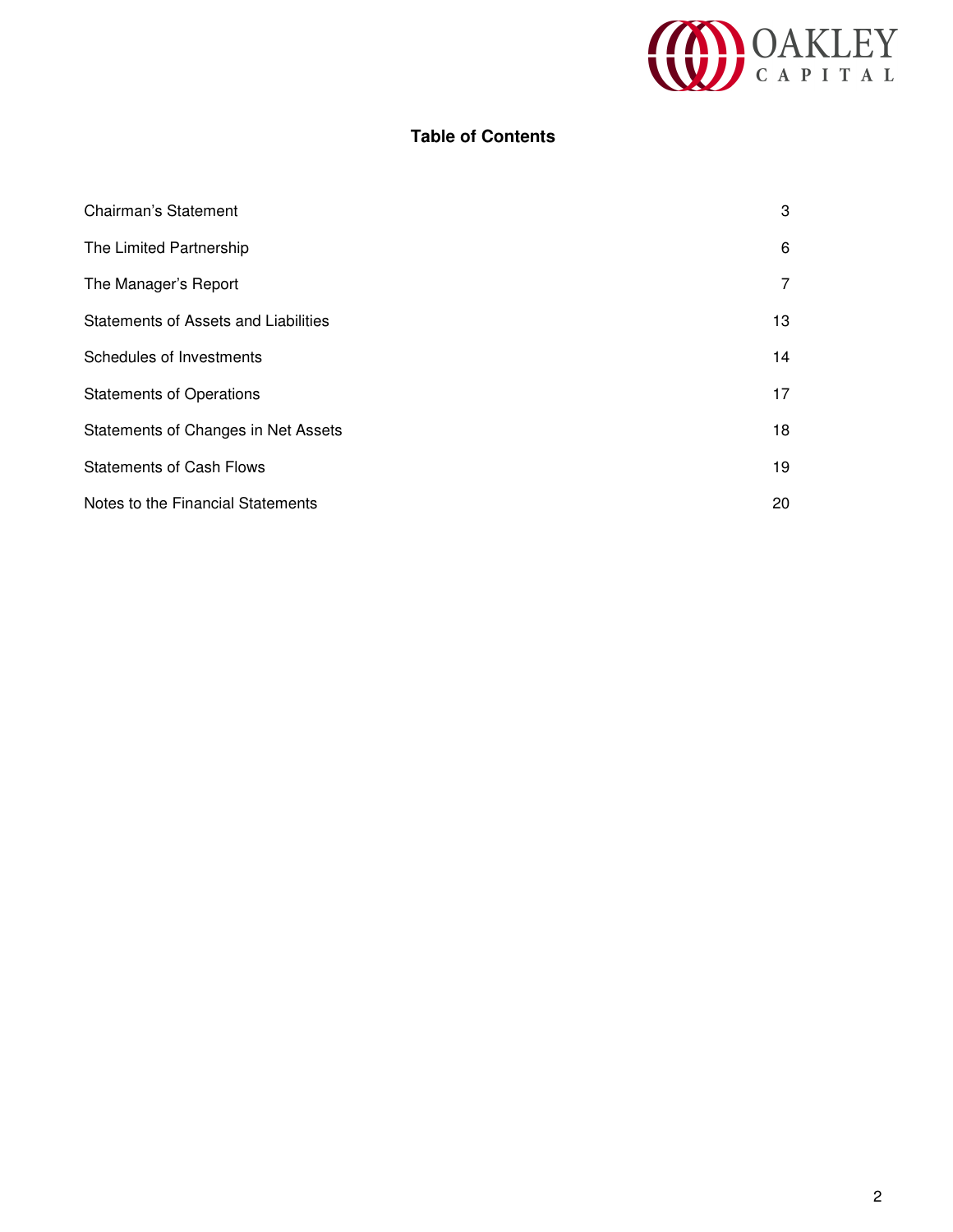

#### **Chairman's Statement**

I am pleased to report that Oakley Capital Investments Limited (the "Company") continued to perform well during the first half of 2009 despite a difficult economic environment. I am also pleased with the increase in NAV per share since the launch of the Company.

The Company was established in 2007 to provide investors with access to the investment strategy being pursued by Oakley Capital Private Equity L.P. (the "Limited Partnership"). The primary objective of the Limited Partnership is to invest in a diverse portfolio of private mid-market UK and European businesses, aiming to provide investors with significant long term capital appreciation.

In response to the investment opportunities identified by the Limited Partnership, the Company completed a secondary placing on 9 March 2009 raising proceeds of £18 million from new and existing investors. An additional commitment of €17 million was made to the Limited Partnership on 20 March 2009 resulting in total commitments of €167 million as at 30 June 2009. The Company's share of the total amount drawn down by the Limited Partnership to 30 June 2009 was €57.6 million, representing 34.5 per cent. of the Company's total capital commitment. The Company is pleased with the performance of the Limited Partnership portfolio and the value created since the launch of the fund.

#### **Limited Partnership investments**

#### **Web Hosting**

In April 2008, the Limited Partnership acquired Host Europe Corporation Limited ("Host Europe") a UK market leader in domain name registration, one of the UK's largest shared hosting providers and a leading provider of standardised managed hosting in Germany. Host Europe also included Vialtus Solutions, until its sale on 21 July 2009, a provider of complex managed hosting services to the UK corporate and SME market. The web hosting market is characterised by strong growth, driven by the rapid proliferation of broadband usage and the increasing sophistication of multimedia content. The Limited Partnership simultaneously acquired Host Europe's data centre in Germany and subsequently Domain Parking International LLP a small bolt-on acquisition. The total transaction value of these investments was £128 million. The consideration was satisfied by a mixture of cash, a vendor loan note, bank loans and mezzanine financing from the Company.

In connection with the acquisition, the Company provided Host Europe with £19.4 million of debt financing, in the form of a secured mezzanine instrument carrying a fixed interest rate of 15.25 per cent. This instrument matures on the earlier of 31 December 2015, or the date of a sale or IPO of Host Europe. The loan can be repaid at any time prior to this subject to an early repayment penalty.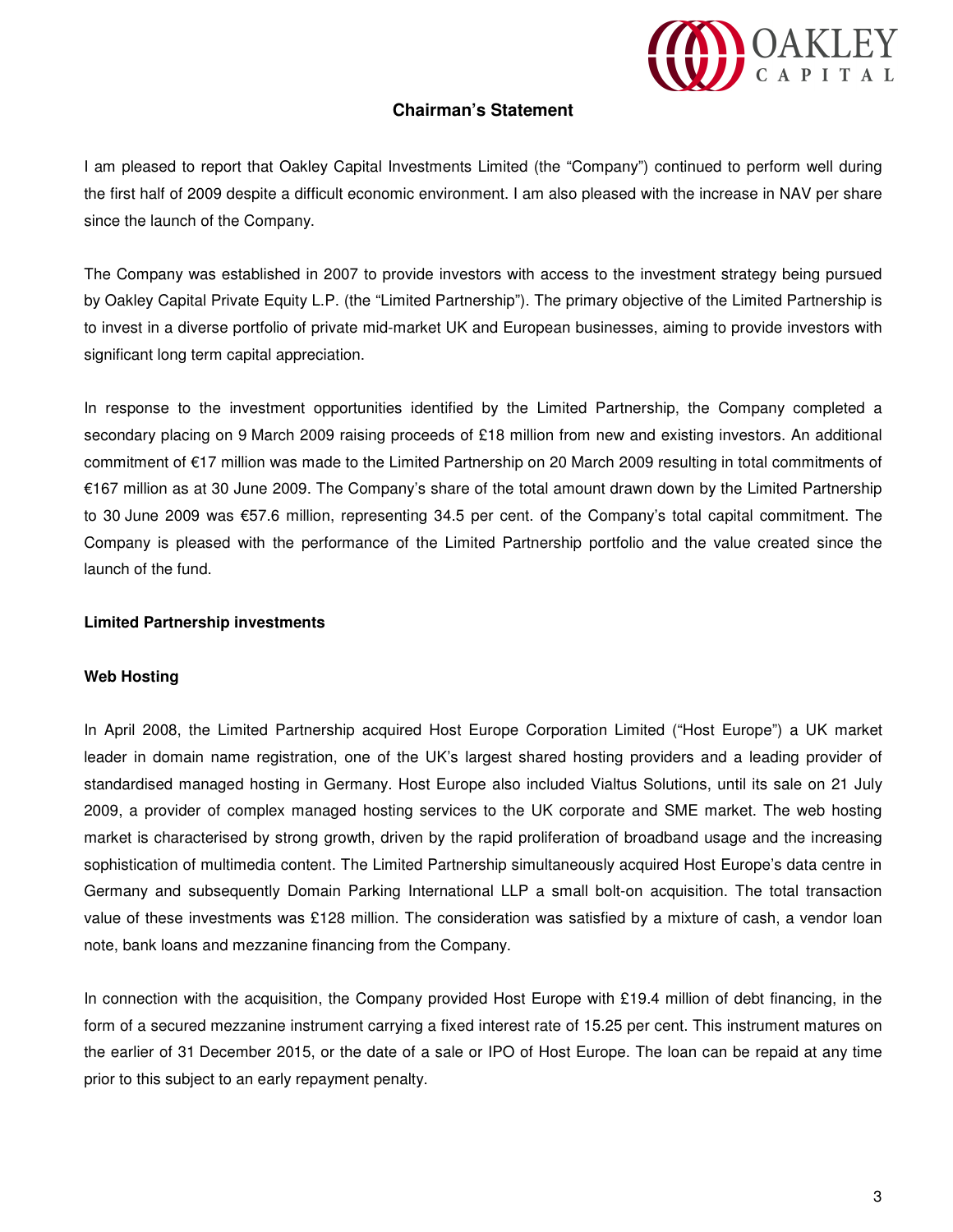# OAKLEY

#### **Chairman's Statement continued**

#### **Media**

In January 2008, the Limited Partnership acquired Headland Media Limited ("Headland Media"), a leading provider of news services to the marine, hotel and retail industries. Headland Media's communication division provides news, e-mail, internet and weather services via satellite to cruise and merchant ships, as well as hotels in remote locations. The entertainment division of Headland Media provides in-store radio and music services to the retail industry.

During 2008, Headland Media completed two follow on investments, the acquisitions of Good Morning News SpA and Walport International Limited. These acquisitions expanded Headland Media's presence in the marine training and entertainment sectors. The total transaction value was £6.3 million, which includes a mezzanine loan from the Company of £3.1 million carrying a fixed interest rate of 12 per cent.

#### **Financial Services**

In July 2008, the Limited Partnership, together with management, acquired Monument Securities Limited ("Monument Securities") from Insinger de Beaufort Group. Monument Securities has traded successfully since 1991 and has built a considerable presence in the derivatives, equities and fixed income markets as an experienced and professional brokerage providing services to institutional investors, hedge funds and corporate investors. The total transaction value was £5.5 million, with the Limited Partnership investing £2.8 million representing a 51 per cent. investment.

#### **Investment outlook**

The Board believes that the businesses acquired by the Limited Partnership in the web hosting, financial services and media sectors provide a platform that is well positioned to deliver growth and value creation through active management. Further details of the investment portfolio companies are provided in the Manager's Report.

Since the launch of the Limited Partnership in 2007, Oakley Capital Limited, the investment adviser to the Limited Partnership ("Oakley" or the "Investment Adviser"), has built a strong pipeline of attractive acquisition opportunities, across a range of industry sectors. In addition, Oakley has established relationships with a number of banks which remain supportive of the Limited Partnership's investment strategies. As challenging economic conditions continue, the Company expects an increasing number of investment opportunities to emerge at attractive valuations.

Although cautious from a macroeconomic perspective, we continue to expect the next 24 months to yield a significant number of attractive investment opportunities for the Company, through its exposure to the Limited Partnership's investment strategies.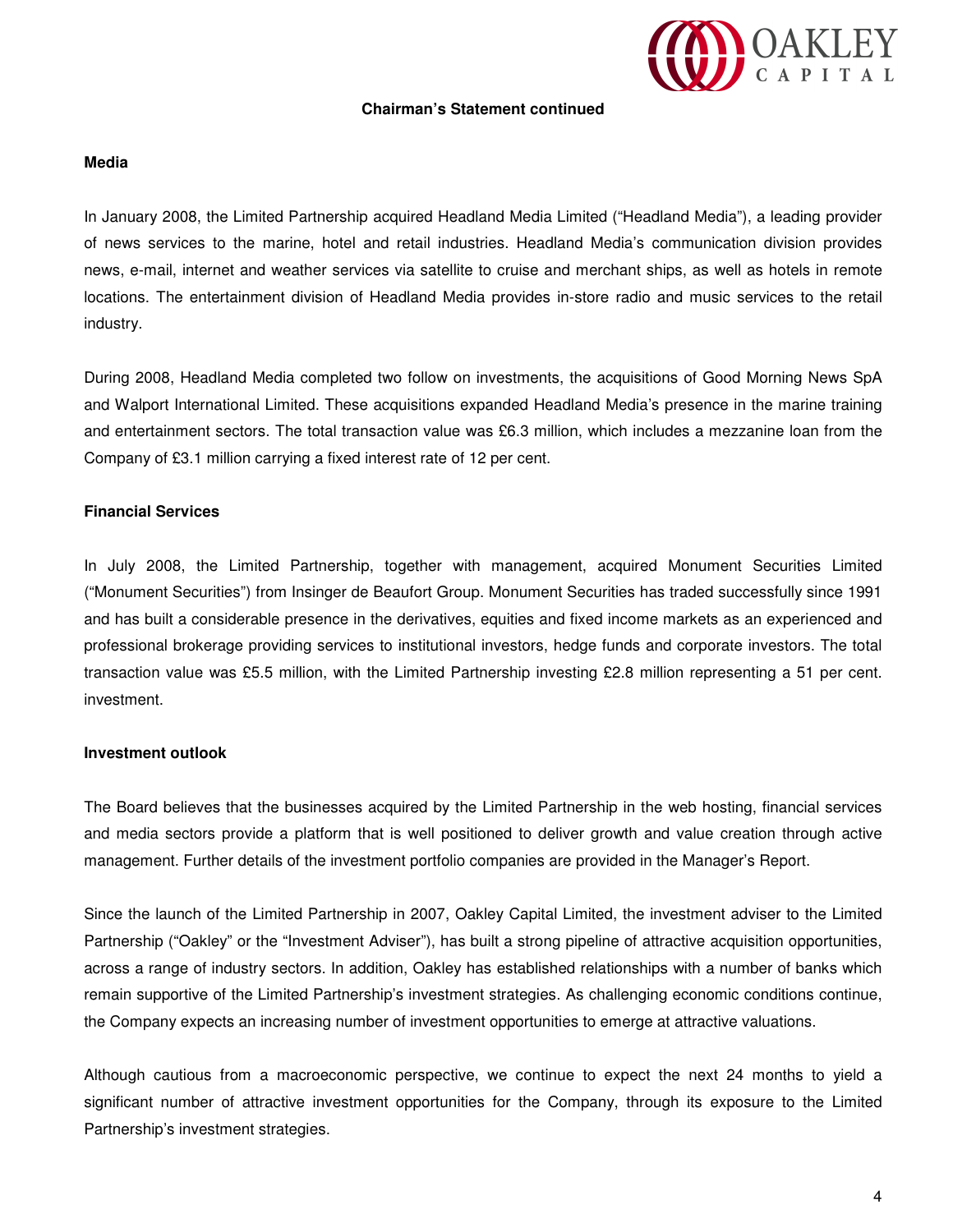# OAKLEY

#### **Chairman's Statement continued**

#### **Events post period end**

On 1 July 2009, the Company announced that the Limited Partnership's largest portfolio company, Host Europe, sold Vialtus Solutions one of Host Europe's three operating divisions, for £42 million to Daisy Group plc ("Daisy"). The acquisition completed on 21 July 2009. Host Europe received £13 million of cash and £29 million of ordinary shares in Daisy (36,250,000 Daisy ordinary shares), which is quoted on AIM. Following the disposal of Vialtus Solutions, Host Europe becomes a pure play web-hosting services provider. Host Europe's remaining two divisions, Webfusion and Host Europe Germany, both continue to perform ahead of their acquisition plan. Host Europe expects the £13 million of cash consideration to contribute towards the repayment of the £17.5 million vendor loan note issued upon the acquisition of Host Europe.

#### **Portfolio valuation**

At 30 June 2009, the Limited Partnership's portfolio was revalued by the Investment Adviser reflecting the prospects of the underlying business and the sale price of Vialtus Solutions. The fair value analysis of Host Europe was reviewed by an independent third party. The Limited Partnership's investments in Monument Securities and Headland Media have been held at cost as the Investment Adviser does not believe there have been any material changes in the fair values of Monument Securities or Headland Media since 31 December 2008. As a result of the revaluation, the Company's participation in the Limited Partnership has been revalued to £76.9 million at the period end, representing an increase of £30.8 million compared to an initial investment of £46.1million.

As a result of the revaluation of the Limited Partnership's portfolio, the Company's NAV per share increased to £1.25.

James Keyes Chairman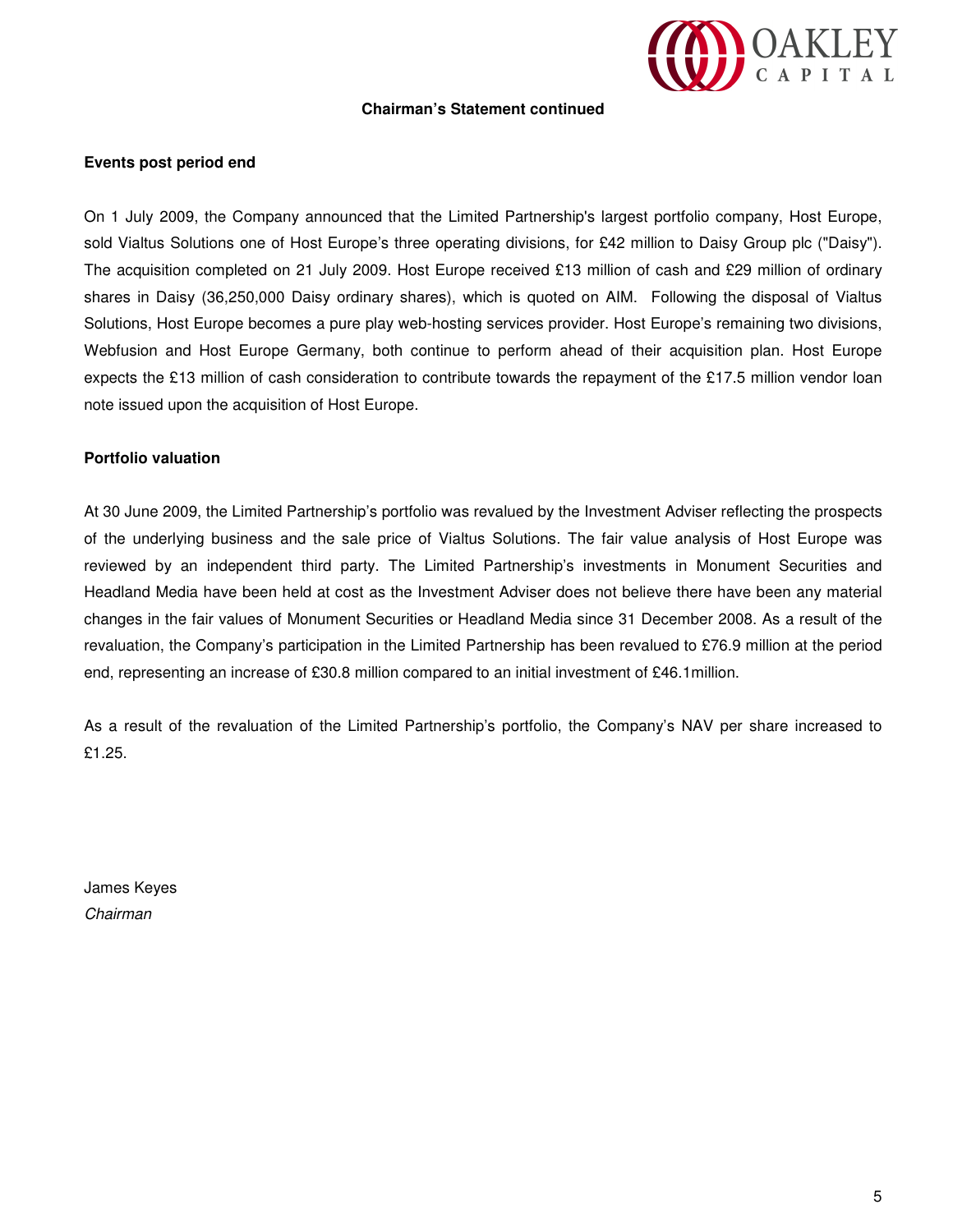

#### **The Limited Partnership**

The Limited Partnership's primary objective is to invest in a diversified portfolio of private mid-market UK and European businesses, aiming to provide investors with significant long term capital appreciation.

The Limited Partnership's investment strategy is to focus on buy-out opportunities in industries with the potential for growth, consolidation and performance improvement. In addition, the Limited Partnership seeks to invest in companies with scale in their industry subsectors, thereby creating a sustainable earnings stream which should command an exit premium.

The Limited Partnership will focus on investments of with an enterprise value of between £20 million and £100 million per transaction, which secure a controlling position in the portfolio investment. The Limited Partnership aims to deliver over 25 per cent. gross internal rate of return (IRR) per annum on investments and a blended gross multiple of three times. The life of the Limited Partnership is expected to be approximately 10 years, including a five year investment period from the date of the final closing.

Oakley Capital (Bermuda) Limited (the "Manager"), a Bermudian company, has been appointed as manager to the Company and the Limited Partnership. The Manager has appointed Oakley as Investment Adviser to the Manager. The Investment Adviser is primarily responsible for advising the Manager on the investment of the assets of the Limited Partnership and the Company as well as advising on the fair value determination of the assets on a periodic basis.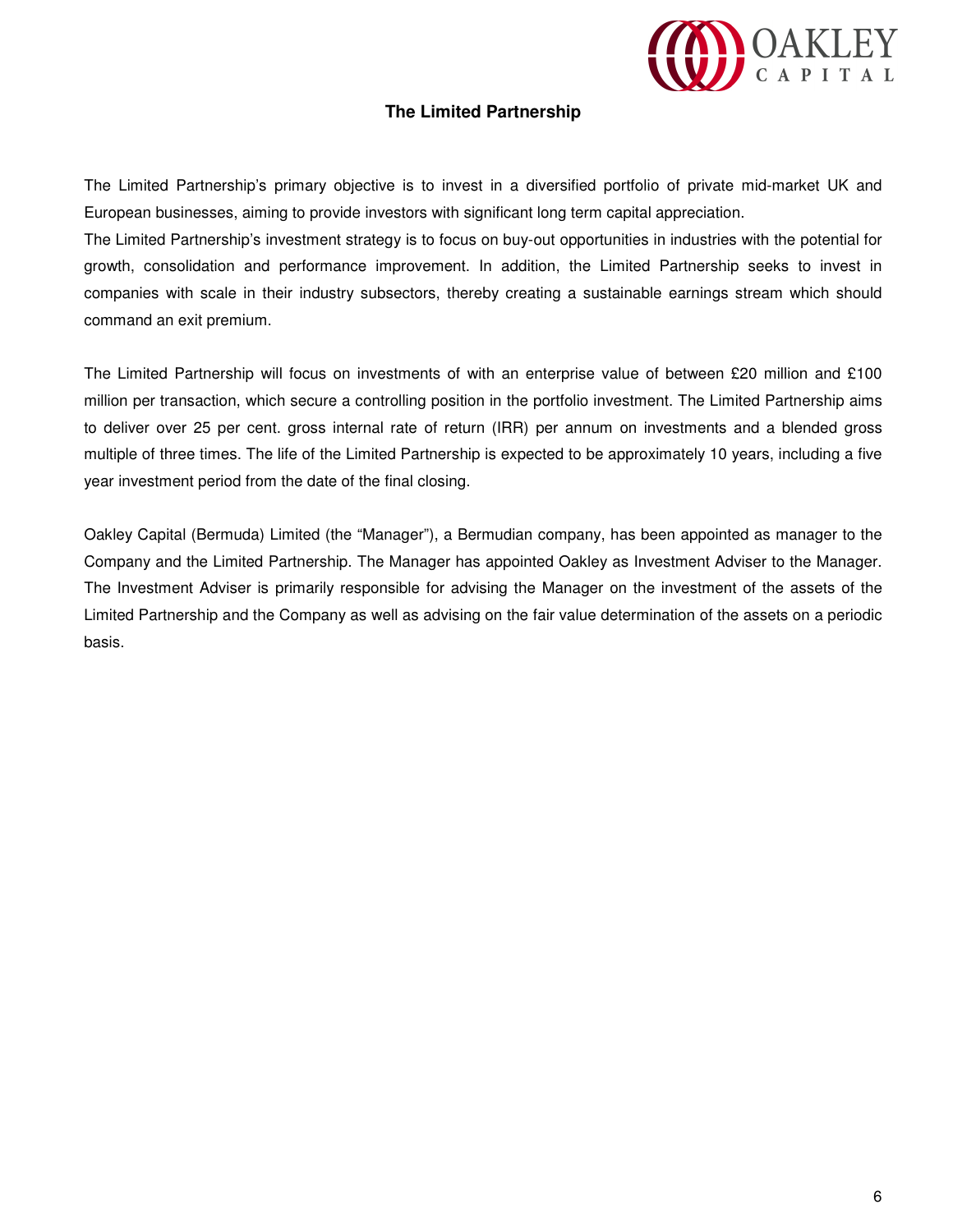# OAKLEY

#### **The Manager's Report**

#### **Market background**

Economic conditions continued to be challenging during the first half of 2009 and corporate valuation expectations are likely to remain constrained by the ongoing economic uncertainty. This environment should enable the Limited Partnership to acquire targets at attractive valuations.

Oakley has implemented a rigorous investment analysis and selection methodology which includes the following stages:

- **Identification** Upon identification, an investment opportunity is recorded on the deal register which records key details of the opportunity. The deal register acts as a basis for discussion at weekly meetings
- **Selection** Where an investment opportunity progresses, an overview document is generated to assess the proposed investment and to determine if it satisfies the Limited Partnership's investment profile
- **Analysis** In advance of committing to due diligence, further analysis is undertaken and a "Concept Paper" is prepared to analyse the investment rationale, the industry, competitive positioning, pricing, structure, funding and transaction risk
- **Approval** Following due diligence, an approval paper is submitted to the investment committee summarising key due diligence findings and identifying any material issues
- **Confirmation** Immediately prior to funding, an "Investment Certificate" is compiled to identify any changes which have occurred between final approval and funding

#### **Investment and portfolio monitoring**

Oakley believes portfolio monitoring and investment plan implementation are critical to value creation. As such, Oakley commits significant resources to ensuring portfolio companies meet or exceed their investment plan and that any unforeseen issues are resolved.

- **100 day plan** Where necessary Oakley executives will be onsite for an interim period to assist management teams. In the case of Host Europe, two senior Oakley executives were onsite for the first 100 days of ownership to ensure that restructuring measures identified during due diligence were implemented
- **Directorships** In addition to attending monthly senior management meetings, Oakley executives are appointed to portfolio company boards to ensure that strict corporate governance and reporting procedures are adhered to. In addition, Oakley appoints non executive directors to bring in industry expertise and to provide support to the management team
- **Strategic guidance** Oakley will hold strategic planning sessions with management teams to review progress and to ensure key milestones are met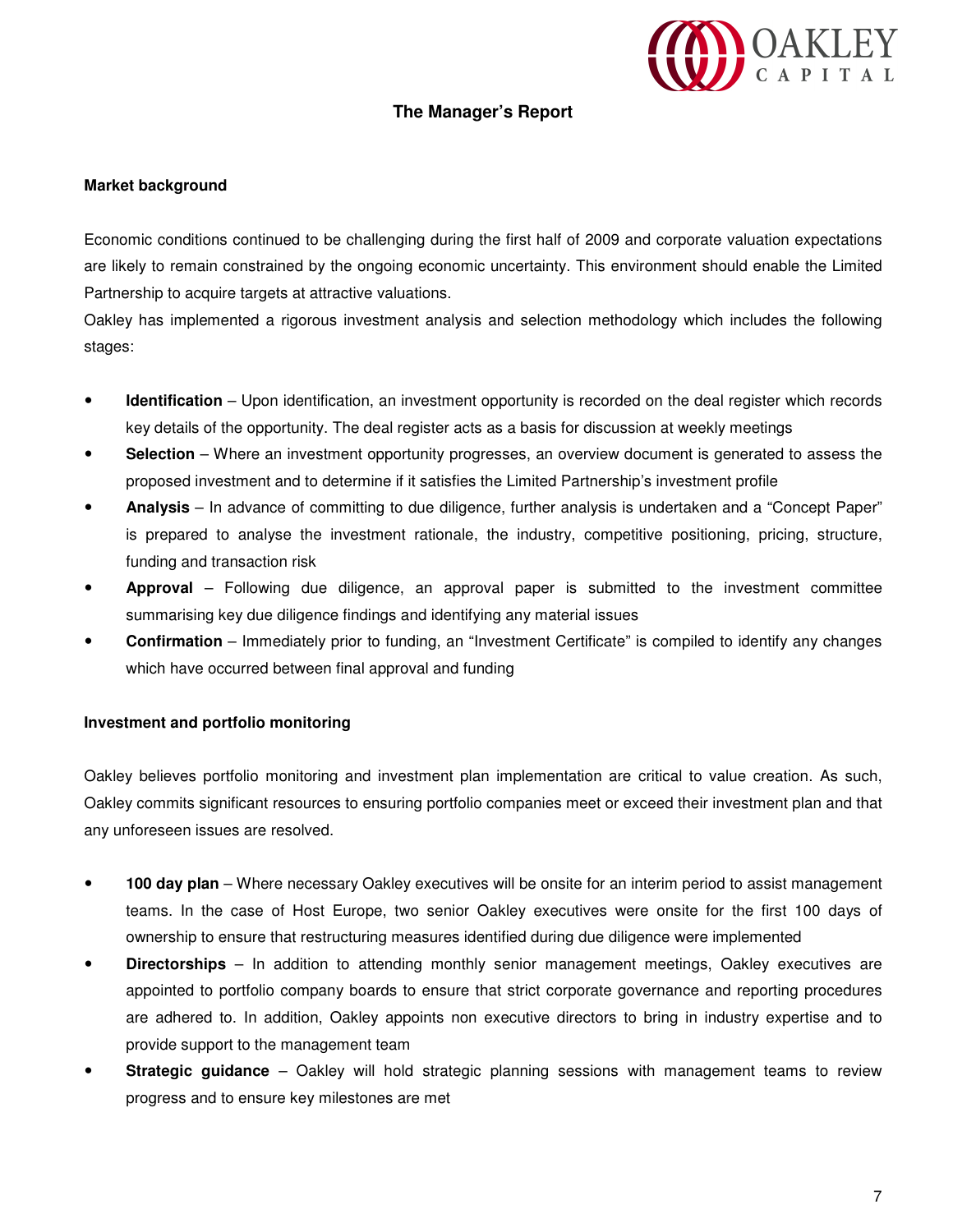

 **Financial discipline** – Oakley maintains strict control over the capital budgeting process to ensure capital expenditure is justified. Oakley believes that detailed financial planning and analysis play a significant role in the process of value creation

#### **Investments**

The Limited Partnership primarily invests in unquoted securities of private companies ("Portfolio Investments"). Portfolio Investments are valued by the Manager in compliance with the International Private Equity and Venture Capital Guidelines with particular consideration of the following factors:

- Fair value is defined as the amount at which an asset could be exchanged between knowledgeable, willing parties in an arm's length transaction
- In estimating fair value, the Manager uses a methodology which is appropriate in light of the nature, facts and circumstances of the investment and its materiality in the context of the total investment portfolio and will use reasonable assumptions and estimations
- An appropriate methodology incorporates available information about all factors that are likely to materially affect the fair value of the investment. The valuation methodologies are applied consistently from period to period, except where a change would result in a better estimate of fair value. Any changes in valuation methodologies will be clearly disclosed in the financial statements

The most widely used methodologies are:

- Cost of recent investment and transactions
- Earnings multiples
- Discounted cashflow
- Net assets
- Available market prices and data

In assessing which methodology is appropriate, the Manager is predisposed towards those methodologies which draw upon market-based measures of risk and return.

Gains or losses arising from changes in fair value are presented through the income statement in the period in which they arise. Significant judgment is associated with the valuation of Portfolio Investments due to the number of valuation methodologies available. As at 31 December 2008, the Limited Partnership's Portfolio Investments were held at cost. At 30 June 2009, the investment in Host Europe was re-valued above cost to reflect fair value.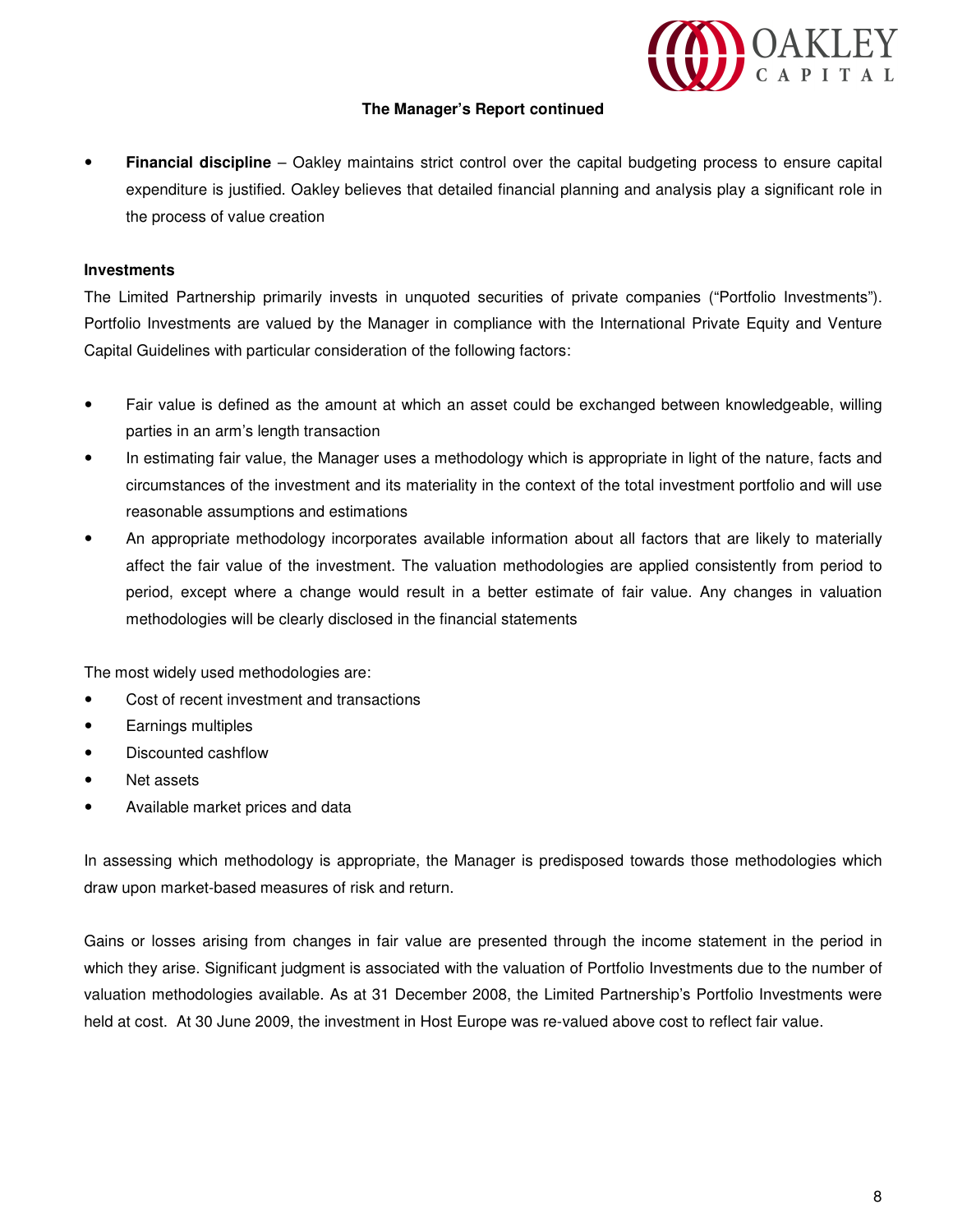# OAKLEY

#### **The Manager's Report continued**

#### **Loans**

Loans are initially valued at the price the loan was granted. Following the initial valuation, the loans are valued on a fair value basis taking into account market conditions and any appreciation or deterioration in value pending a valuation review.

#### **Rolled up loan interest**

A portion of the financial instruments held by the Company accumulate interest which is realised in cash on redemption of the instrument. This includes payment-in-kind notes.

In valuing these instruments, the Manager assesses the expected amount to be recovered from each instrument. If deterioration indicators exist, a provision against the cost of the loan will be made. The consideration or recoverable amount will incorporate any reasonably anticipated enhancements such as interest rate step increases.

#### **Business review**

During the period, the Investment Adviser considered a number of investment opportunities leading to the Limited Partnership undertaking due diligence on a number of opportunities, which were ongoing as at 30 June 2009. These three opportunities were directly sourced by Oakley.

### **Portfolio Companies**



#### **1. Host Europe Group**

#### **Business overview**

At acquisition, Host Europe comprised three divisions operating in three distinct markets within the web hosting industry. In the UK, Host Europe operated two divisions until the sale of Vialtus Solutions on 21 July 2009: (i) Webfusion, a market leader for domain name registration and the second largest shared hosting provider; and (ii) Vialtus Solutions, a provider of complex managed hosting services to the corporate and SME market. Host Europe also operates a division in Germany, Host Europe GmbH, which is the German market leader in the standardised managed hosting market.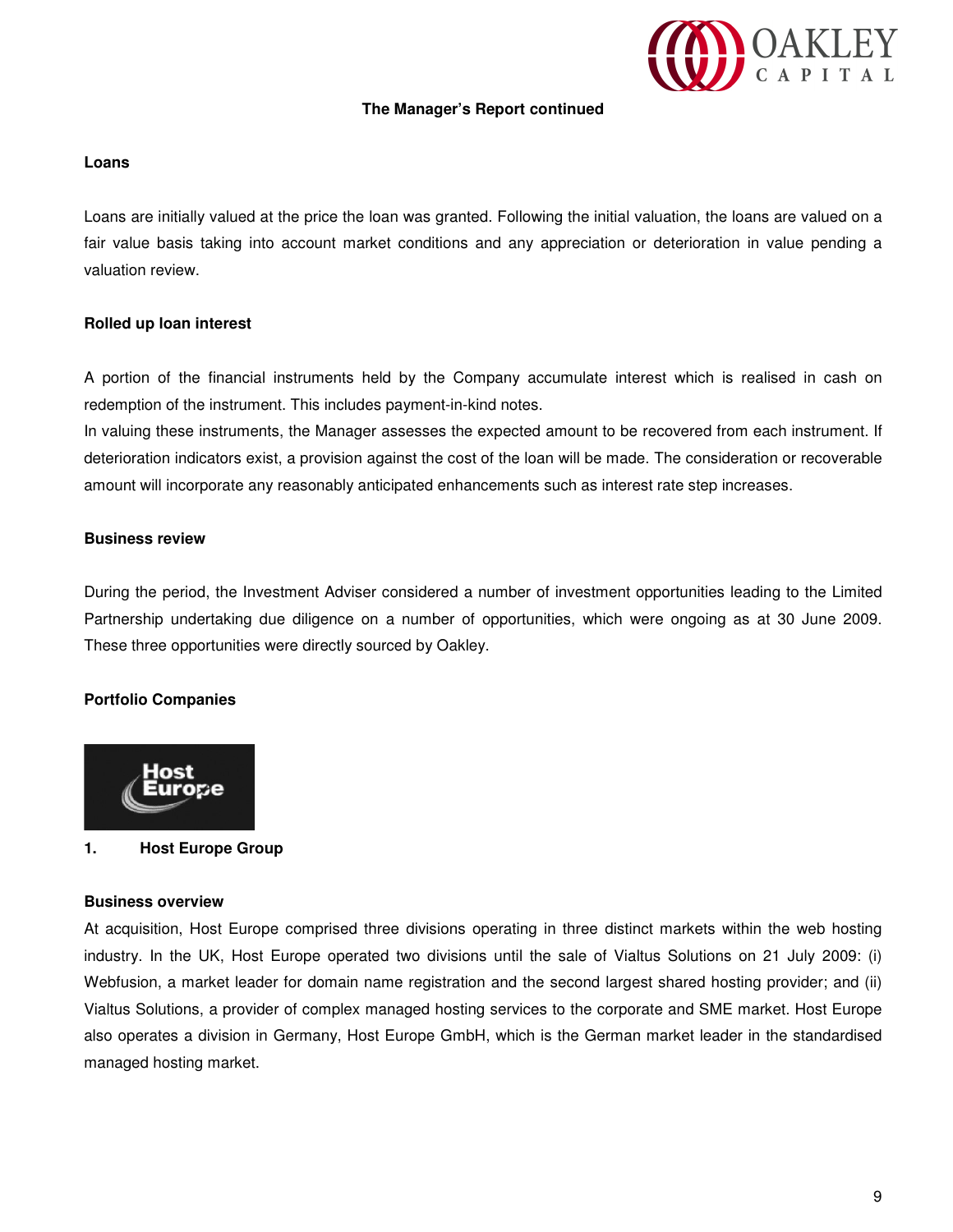

The web hosting market is characterised by strong growth which is driven by the rapid proliferation of broadband usage and the increasing sophistication of multimedia content. As internet users become more sophisticated, website owners require increasing amounts of capacity in order to host, store and process complex and secure content. For the majority of companies, hosting, security and traffic balancing are not core business activities and these functions are increasingly being outsourced to specialist providers such as Host Europe.

#### **Investment rationale**

- Market leader in shared hosting (second largest provider in the UK and third largest in Germany)
- Largest provider of UK domain names with over two million registered domains
- Attractive sector growth
- Strategically well placed for exit the European webhosting market is fragmented and a limited number of companies are of sufficient scale to be attractive to overseas purchasers



#### **2. Monument Securities**

#### **Business overview**

Monument Securities is a global equity, derivatives and fixed income broker with an 18 year history. The company provides services to institutions, fund managers, market professionals, corporates and hedge funds. Monument Securities is a member of the NYSE Euronext LIFFE, Eurex, the London Stock Exchange, the International Capital Markets Association, and is authorised and regulated by the Financial Services Authority.

One of the primary strengths of the business is the management team who have worked together for 18 years. Prior to founding Monument Securities members of the management team held senior positions at Citicorp, Credit Lyonnais, and MeesPierson. They have also worked for the London Clearing House and the Chicago Board of Trade as well as being involved in the establishment of the LIFFE market. Management are highly motivated to grow the business both organically and through acquisition.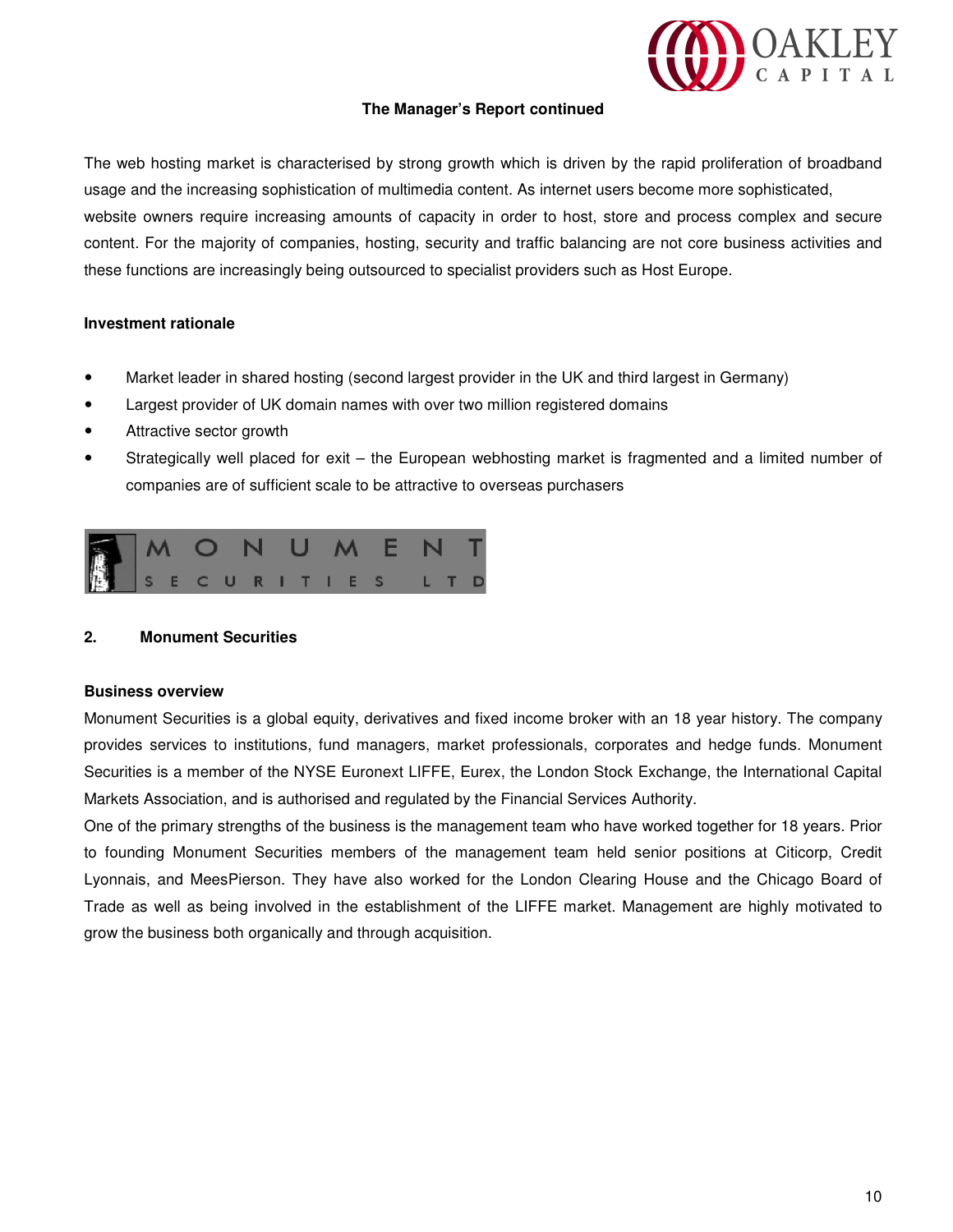

#### **Investment rationale**

- An established and profitable platform well positioned for growth and sector consolidation
- Attractive entry price as a result of the vendor's decision to exit the UK market for strategic reasons at a depressed time in the financial services business cycle
- Proven business model which performs well in periods of economic uncertainty and high volatility (which typically coincide with economic downturns) as clients look to contain risk through the increased use of derivatives

# **Headland** III//Media **3. Headland Media**

#### **Business overview**

Headland Media is a business-to-business media content provider based in Liverpool with offices in the US and Europe. The company is the leading provider of news digest services to the hotel and shipping sectors as well as a leading provider of entertainment and training services to offshore industries, businesses in remote locations or with specialist communication needs. Headland Media distributes media content daily to an estimated 6,500 destinations using proprietary distribution channels (e.g. satellite broadcast) and has an audience of approximately 20 million listeners and over 250,000 readers.

#### **Headland's media products include:**

- **News digest** Headland Media provides daily electronic newspapers in 15 different languages, 24 hours a day, seven days a week, direct to cruise liners, merchant ships, yachts and hotels and are delivered ready to print to remote locations
- **Internet on Board** an Internet café system specifically designed for the cruise line market
- **Weather** Headland Media offers a daily maritime weather information package from Applied Weather **Technology**
- **Health and Safety Videos** Headland Media is a leading provider of training videos for the maritime industry providing crews with essential information for compliance and training purposes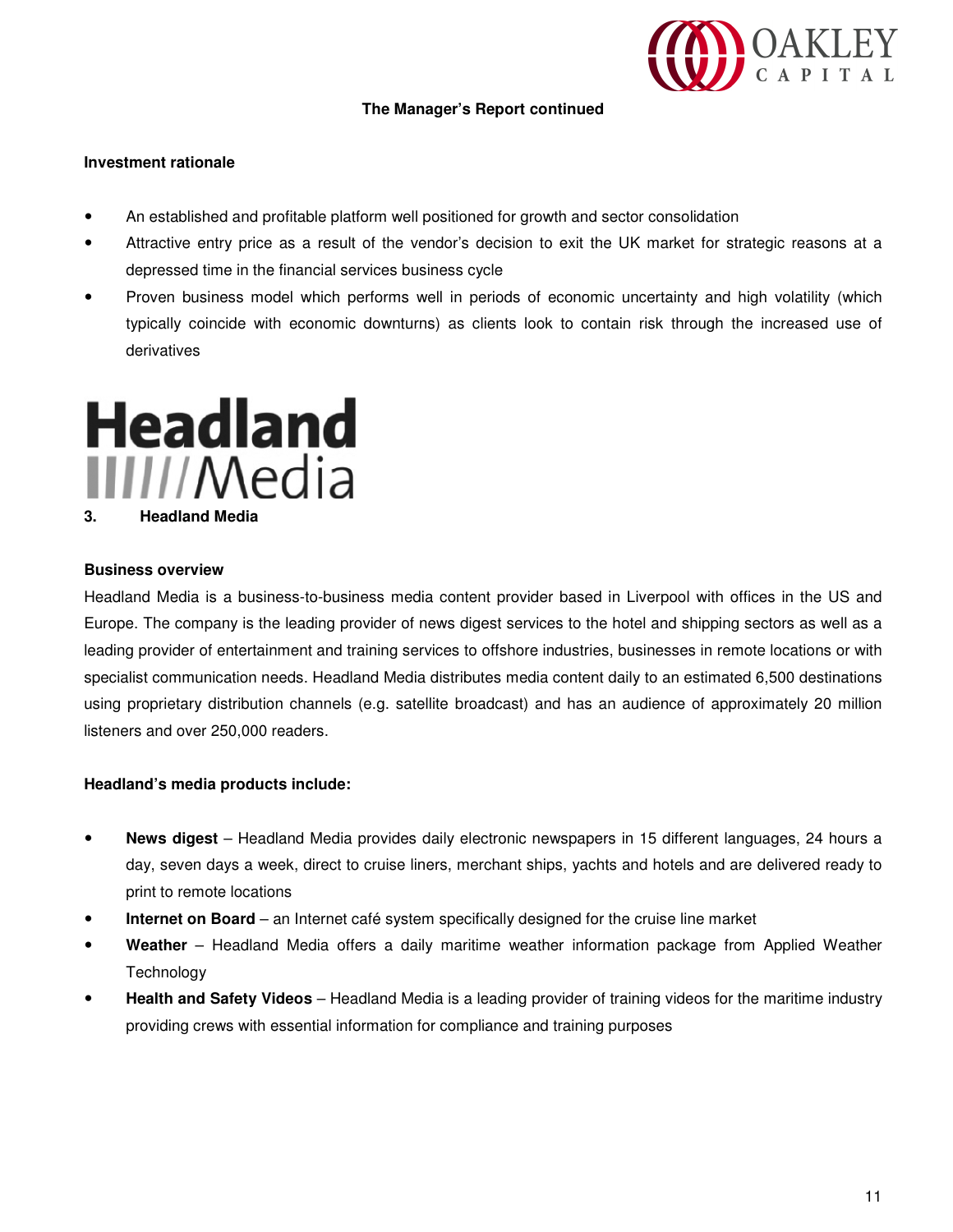

 **Entertainment** – Headland Media has the rights to distribute a comprehensive movie catalogue to the maritime industry. By purchasing licensed products, fleet owners ensure copyright laws are not breached when movies are shown on board

Revenue is derived from recurring (subscription) revenue and some non-recurring (one off installation charges). Headland Media has a loyal customer base and has provided services to most of its customers for over a decade and for many in excess of 20 years. Annual customer churn is less than 10 per cent. and the company currently provides services to over 1,000 hotels and 3,600 cruise and merchant ships.

Headland Media's Entertainment division focuses on the design, production and distribution of audio and visual services for retailers. These services are used to build brands and generate in-store sales in over 1,900 retail outlets.

#### **Investment rationale**

- Headland Media, is the market leading provider of news digest services to the hotels and shipping sectors with opportunities to expand into other market segments
- Headland Media will serve as the platform for the consolidation of niche providers of media content
- Large and fragmented customer base plus proprietary distribution channels, content licensing, editorial and production expertise act as barriers to entry to potential competitors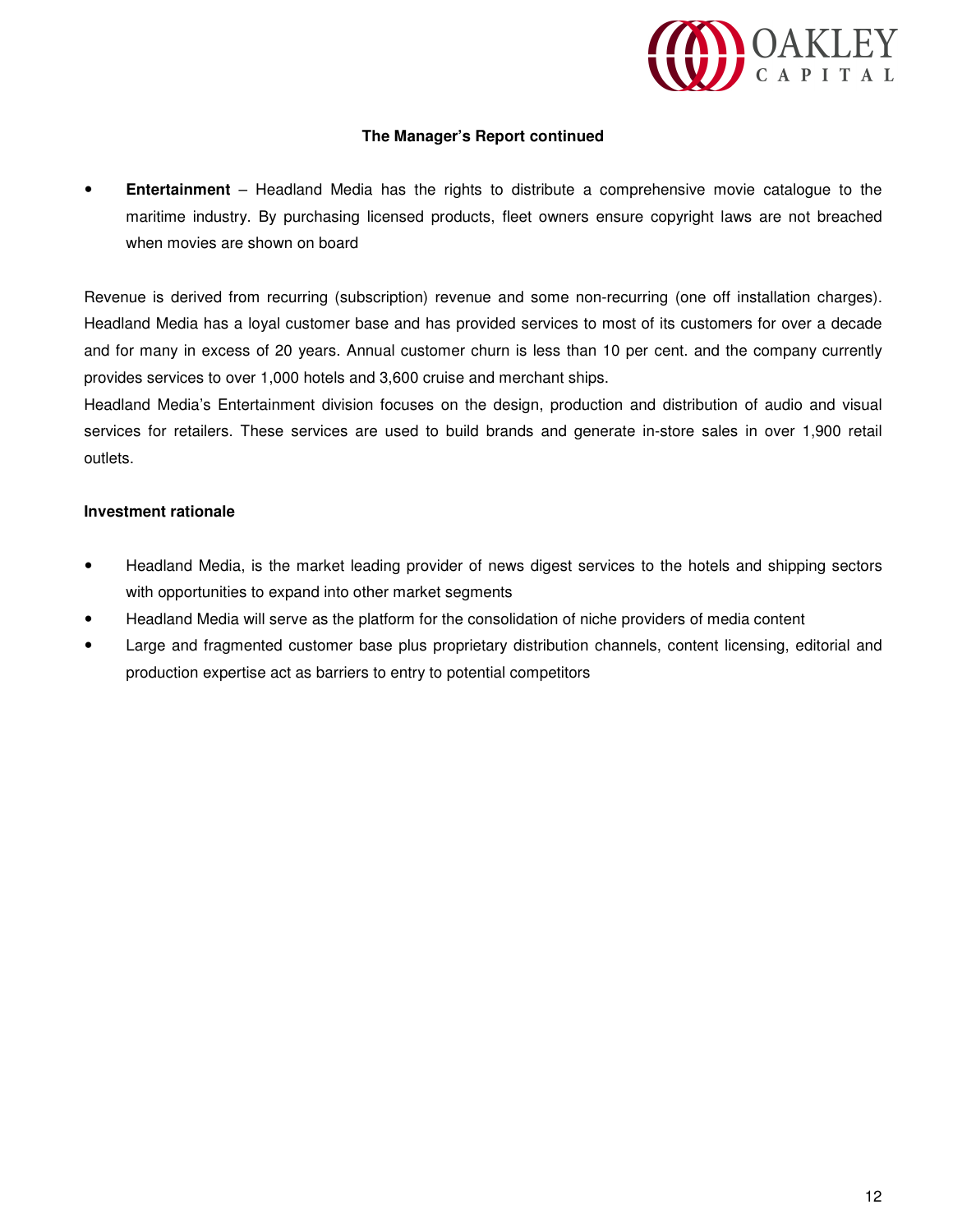

### **Statements of Assets and Liabilities**

## 30 June 2009 (Expressed in British Pounds)

|                                       |              | Unaudited      | Unaudited      | Audited          |
|---------------------------------------|--------------|----------------|----------------|------------------|
|                                       |              | 6 months ended | 6 months ended | year ended       |
|                                       |              | 30 June 2009   | 30 June 2008   | 31 December 2008 |
|                                       | <b>Notes</b> | £              | £              | £                |
| <b>Assets</b>                         |              |                |                |                  |
| Investments                           | 2c, 5, 7     | 101,992,202    | 57,398,455     | 64,447,295       |
| Cash and cash equivalents             | 3            | 44,566,251     | 42,634,581     | 32,893,846       |
| Accrued interest receivable           |              | 4,481,598      | 889,733        | 2,630,494        |
| Other receivables                     |              | 61,050         | 51,273         | 20,280           |
| <b>Total assets</b>                   |              | 151,101,101    | 100,974,042    | 99,991,915       |
| <b>Liabilities</b>                    |              |                |                |                  |
| Accounts payable and accrued expenses |              | 83,920         | 38,995         | 52,598           |
| <b>Total liabilities</b>              |              | 83,920         | 38,995         | 52,598           |
| Net assets attributable to shares     |              | 151,017,181    | 100,935,047    | 99,939,317       |
| Number of shares outstanding          | 9            | 120,536,000    | 100,000,000    | 92,411,000       |
| Net asset value per share             | 13           | 1.25           | 1.01           | 1.08             |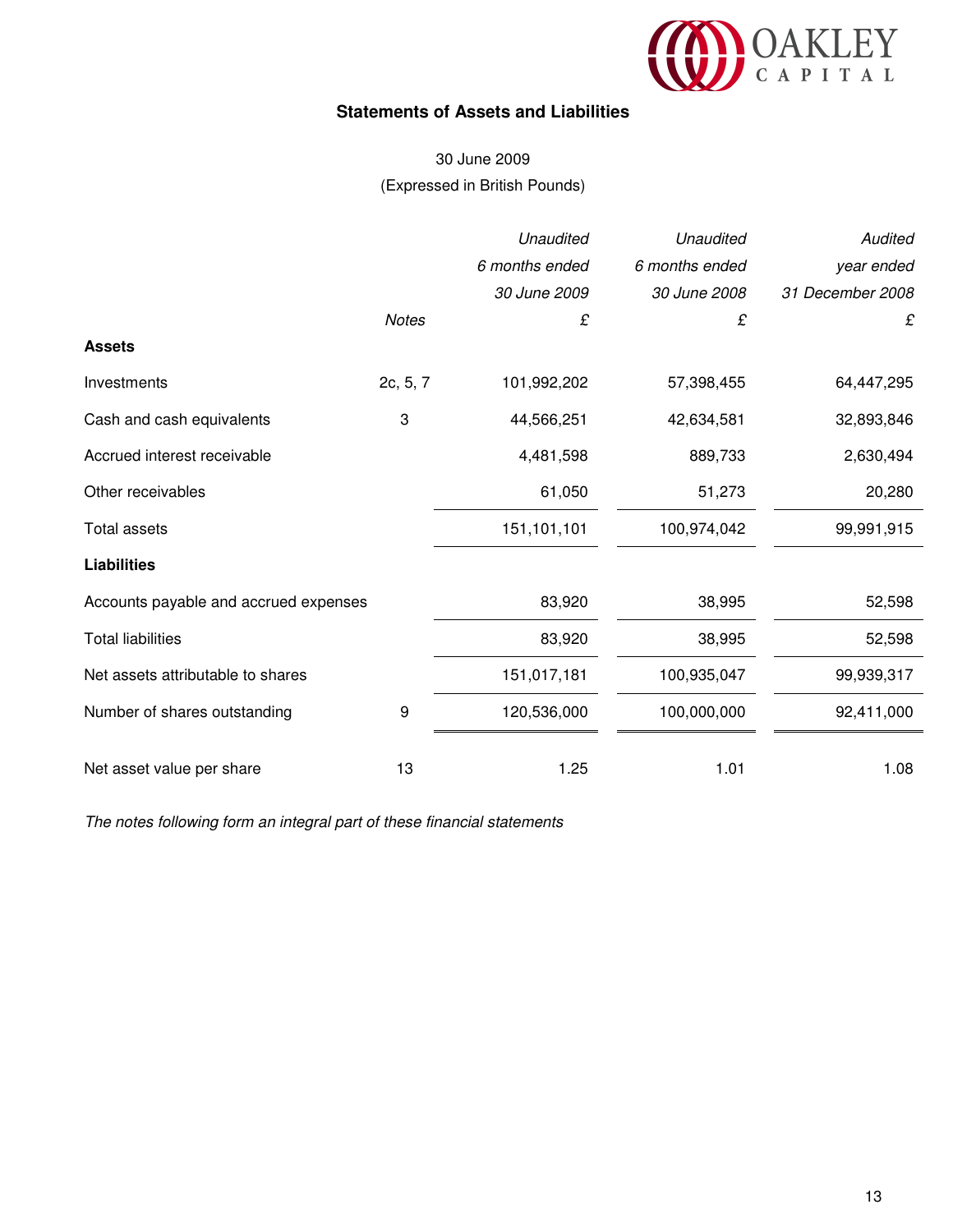

### **Schedules of Investments**

# 30 June 2009 (Expressed in British Pounds)

**30 June 2009** 

|                                            | Fair value as |            | Principal  |            |             |
|--------------------------------------------|---------------|------------|------------|------------|-------------|
|                                            | a percentage  | Percentage | amount/    | Cost       | Fair value  |
|                                            | of net assets | interest   | quantity £ | £          | £           |
| <b>Investments in Limited Partnerships</b> |               |            |            |            |             |
| Bermuda                                    |               |            |            |            |             |
| Oakley Capital Private Equity LP           | 53%           | 67.59%     |            | 46,119,218 | 76,870,866  |
| <b>Unquoted debt securities</b>            |               |            |            |            |             |
| Investment in mezzanine loans              |               |            |            |            |             |
| United Kingdom                             |               |            |            |            |             |
| Host Europe. Interest at 15.25% p.a.       |               |            |            |            |             |
| Maturity date Dec 2015                     | 12%           |            | 19,400,000 | 19,400,000 | 19,400,000  |
| Headland Media Limited. Interest rate at   |               |            |            |            |             |
| 12% p.a. Maturity date Jun 2010            | 2%            |            | 3,100,000  | 3,100,000  | 3,100,000   |
| <b>Bermuda</b>                             |               |            |            |            |             |
| Cologne Data Centre (Bermuda) Ltd.         |               |            |            |            |             |
| Interest rate at 15.25% p.a. Maturity      |               |            |            |            |             |
| April 2015                                 | 2%            |            | 2,621,336  | 2,621,336  | 2,621,336   |
| <b>Total mezzanine loans</b>               | 16%           |            |            | 25,121,336 | 25,121,336  |
| <b>Total Investments June 2009</b>         | 69%           |            |            | 71,240,554 | 101,992,202 |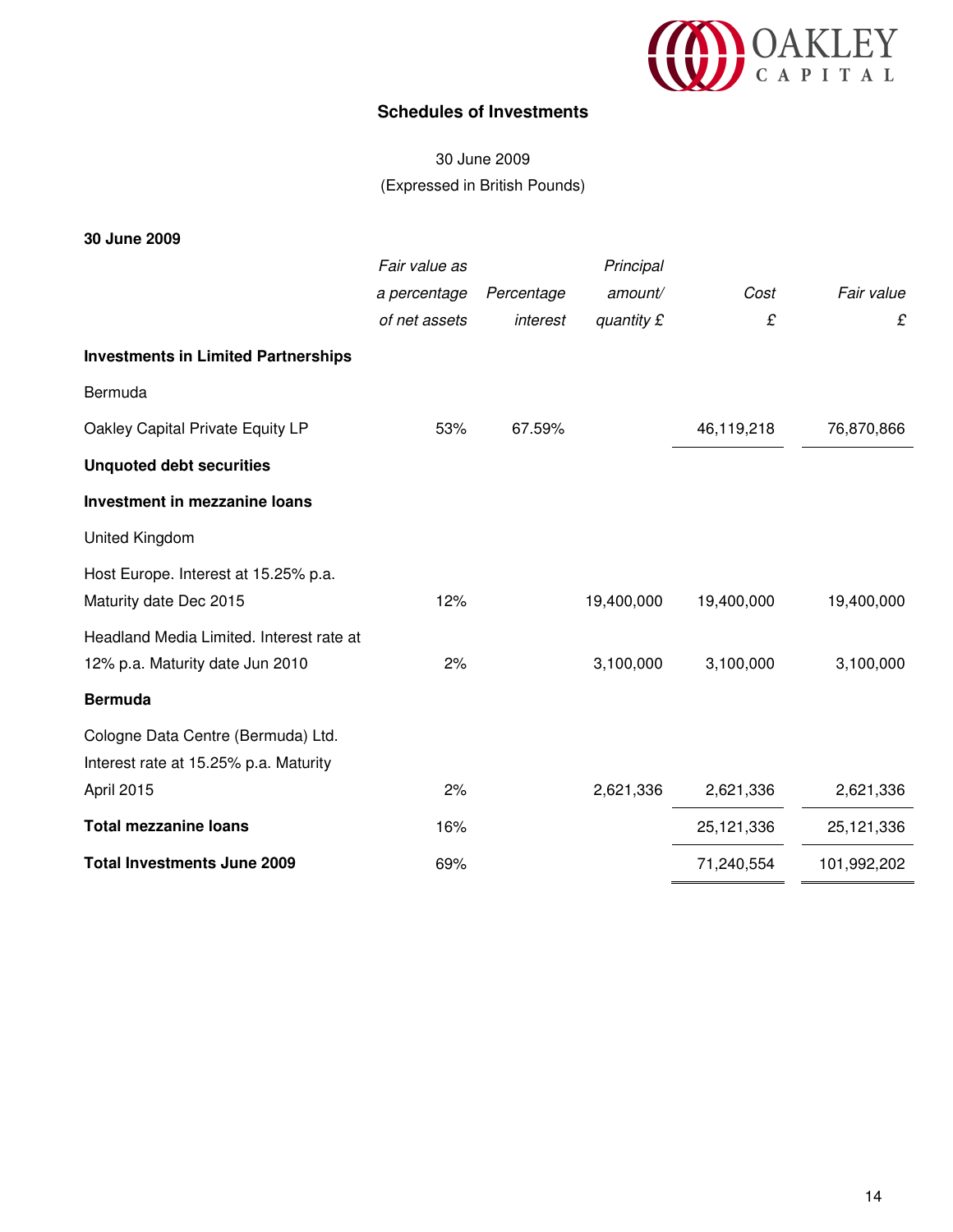

#### **Schedules of Investments continued**

30 June 2009 (Expressed in British Pounds)

#### **30 June 2008**

|                                            | Fair value as |            | Principal  |            |            |
|--------------------------------------------|---------------|------------|------------|------------|------------|
|                                            | a percentage  | Percentage | amount/    | Cost       | Fair value |
|                                            | of net assets | interest   | quantity £ | £          | £          |
| <b>Investments in Limited Partnerships</b> |               |            |            |            |            |
| Bermuda                                    |               |            |            |            |            |
| Oakley Capital Private Equity LP           | 35%           | 63.33%     |            | 36,864,430 | 34,898,455 |
| <b>Unquoted debt securities</b>            |               |            |            |            |            |
| Investment in mezzanine loans              |               |            |            |            |            |
| United Kingdom                             |               |            |            |            |            |
| Host Europe. Interest at 15.25% p.a.       |               |            |            |            |            |
| Maturity date Dec 2015                     | 19%           |            | 19,400,000 | 19,400,000 | 19,400,000 |
| Headland Media Limited. Interest rate at   |               |            |            |            |            |
| 12% p.a. Maturity date Jun 2010            | 3%            |            | 3,100,000  | 3,100,000  | 3,100,000  |
| <b>Total mezzanine loans</b>               | 22%           |            |            | 22,500,000 | 22,500,000 |
| <b>Total Investments June 2008</b>         | 57%           |            |            | 59,364,430 | 57,398,455 |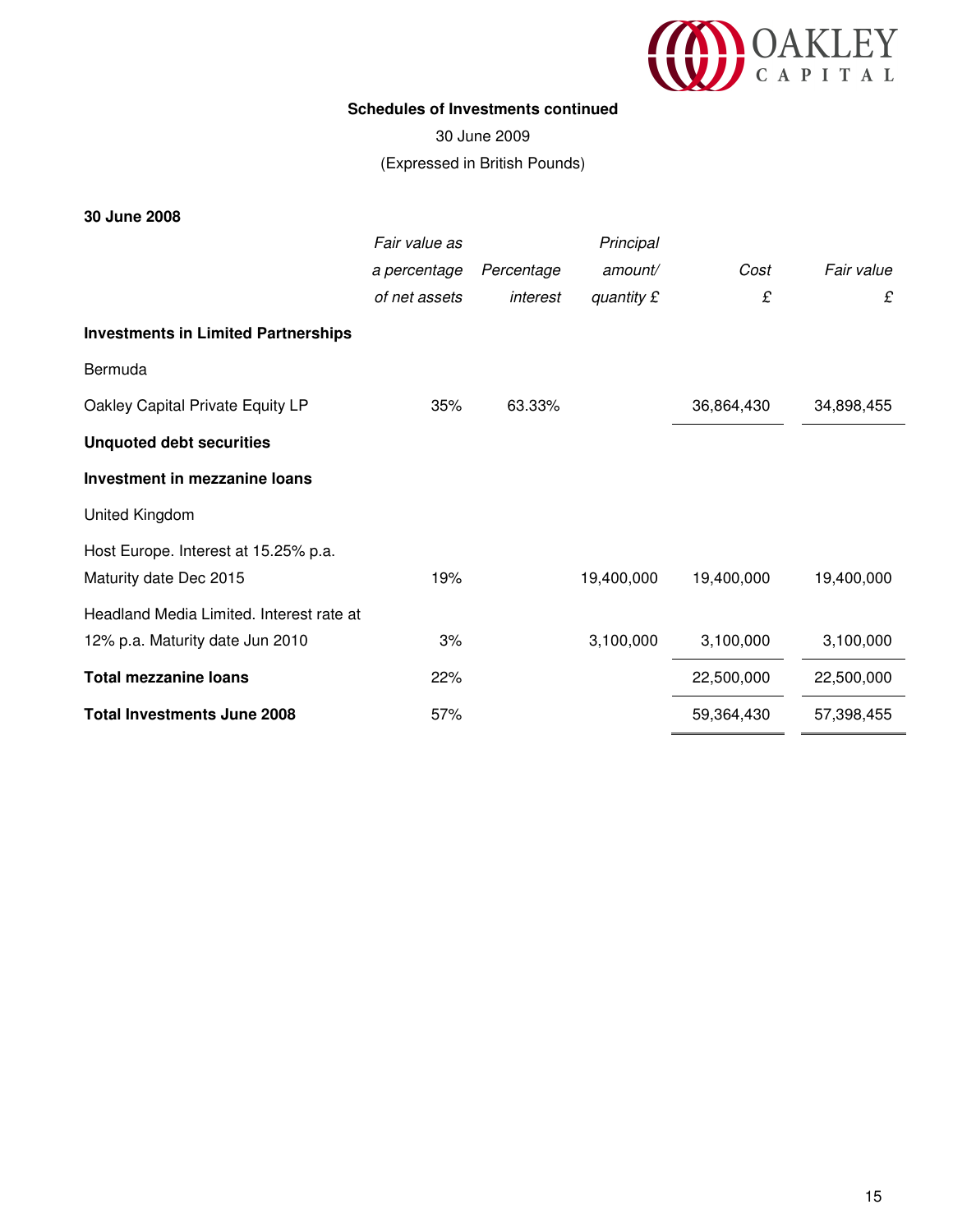

#### **Schedules of Investments continued**

30 June 2009 (Expressed in British Pounds)

#### **31 December 2008**

|                                            | Fair value as |            | Principal  |            |            |
|--------------------------------------------|---------------|------------|------------|------------|------------|
|                                            | a percentage  | Percentage | amount/    | Cost       | Fair value |
|                                            | of net assets | interest   | Quantity £ | £          | £          |
| <b>Investments in Limited Partnerships</b> |               |            |            |            |            |
| Bermuda                                    |               |            |            |            |            |
| Oakley Capital Private Equity LP           | 39%           | 65.2%      |            | 40,265,724 | 39,325,959 |
| <b>Unquoted debt securities</b>            |               |            |            |            |            |
| Investment in mezzanine loans              |               |            |            |            |            |
| United Kingdom                             |               |            |            |            |            |
| Host Europe. Interest at 15.25% p.a.       |               |            |            |            |            |
| Maturity date Dec 2015                     | 19%           |            | 19,400,000 | 19,400,000 | 19,400,000 |
| Headland Media Limited. Interest rate at   |               |            |            |            |            |
| 12% p.a. Maturity date Jun 2010            | 3%            |            | 3,100,000  | 3,100,000  | 3,100,000  |
| <b>Bermuda</b>                             |               |            |            |            |            |
| Cologne Data Centre (Bermuda) Ltd.         |               |            |            |            |            |
| Interest rate at 15.25% p.a. Maturity      |               |            |            |            |            |
| April 2015                                 | 3%            |            | 2,621,336  | 2,621,336  | 2,621,336  |
| <b>Total mezzanine loans</b>               | 25%           |            |            | 25,121,336 | 25,121,336 |
| <b>Total Investments 2008</b>              | 64%           |            |            | 65,387,060 | 64,447,295 |

For details of the underlying investment of the Limited Partnership, please refer to Note 7 The notes following form an integral part of these financial statements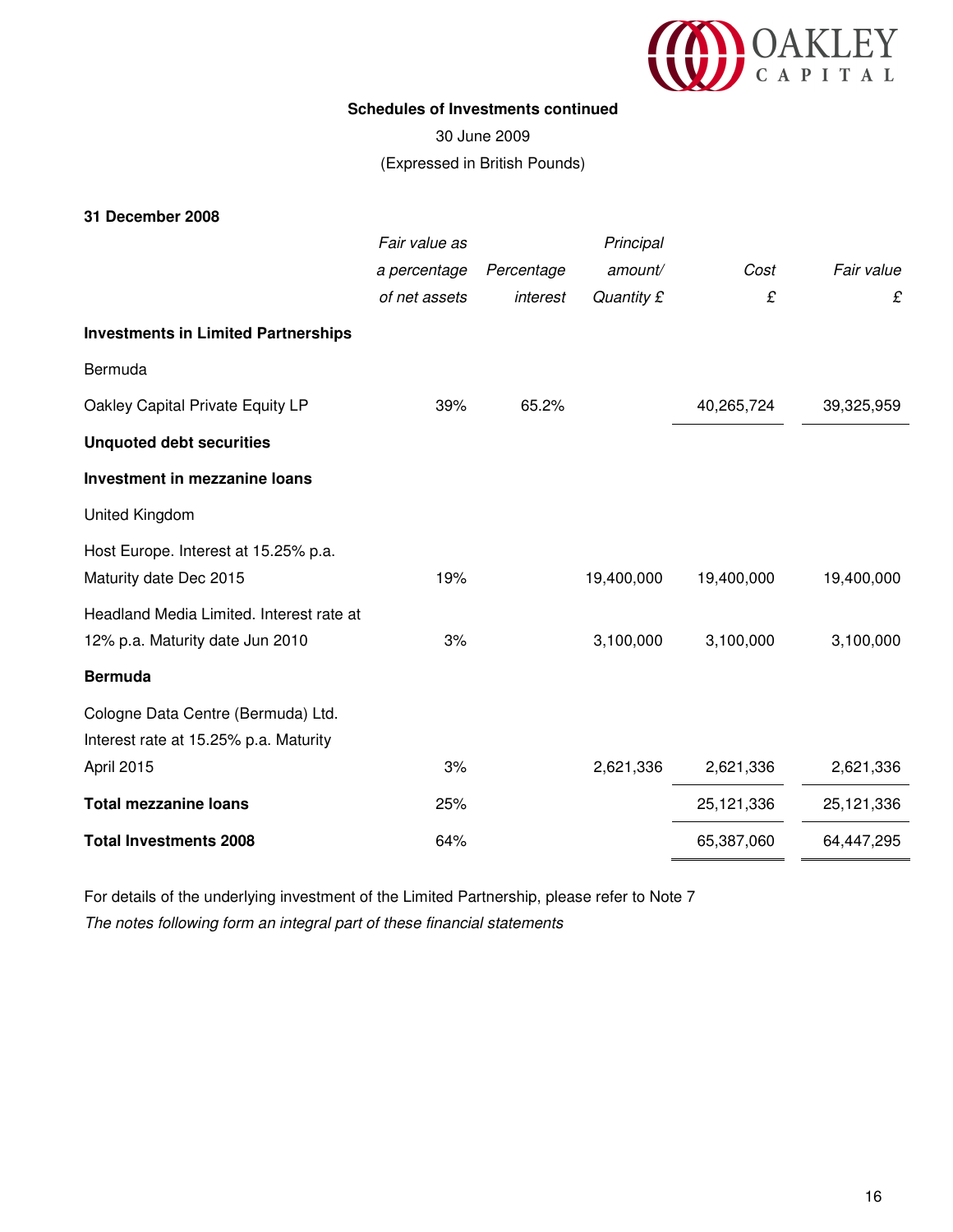

## **Statements of Operations**

Six months ended 30 June 2009 (Expressed in British Pounds)

|                                                       |              | Unaudited  | <b>Unaudited</b> | Audited       |
|-------------------------------------------------------|--------------|------------|------------------|---------------|
|                                                       |              | 6 months   | 6 months         | year ended 31 |
|                                                       |              | ended 30   | ended 30         | December      |
|                                                       |              | June 2009  | June 2008        | 2008          |
|                                                       | <b>Notes</b> | £          | £                | £             |
| <b>Investment income</b>                              |              |            |                  |               |
| Interest                                              |              | 2,069,456  | 2,620,842        | 5,429,842     |
| Total income                                          |              | 2,069,456  | 2,620,842        | 5,429,842     |
| <b>Expenses</b>                                       |              |            |                  |               |
| Other                                                 |              | 91,299     | 96,671           | 216,189       |
| Professional fees                                     | 6            | 681,545    | 106,589          | 198,852       |
| Interest                                              |              | 819        | 19,712           | 19,875        |
| Total expenses                                        |              | 773,663    | 222,972          | 434,916       |
| Net investment income/(loss)                          |              | 1,295,793  | 2,397,870        | 4,994,926     |
| Realised and unrealised gains and losses on           |              |            |                  |               |
| foreign exchange and investments                      |              |            |                  |               |
| Net realised gain/(loss) on foreign exchange          |              | 88,033     | (1, 271, 842)    | 491,648       |
| Net change in unrealised gain/(loss) on foreign       |              |            |                  |               |
| exchange                                              |              | 2,631      | 1,799,711        | (6, 459)      |
| Net change in unrealised gain/(loss) on investments   |              | 31,691,407 | (1,418,559)      | (392, 349)    |
| Net realised and unrealised gains/(losses) on foreign |              |            |                  |               |
| exchange and investments                              |              | 31,782,071 | (890, 690)       | 92,840        |
| Net increase in net assets resulting                  |              |            |                  |               |
| from operations                                       |              | 33,077,864 | 1,507,180        | 5,087,766     |
| Net gain per share                                    | 13           | 0.27       | 0.02             | 0.06          |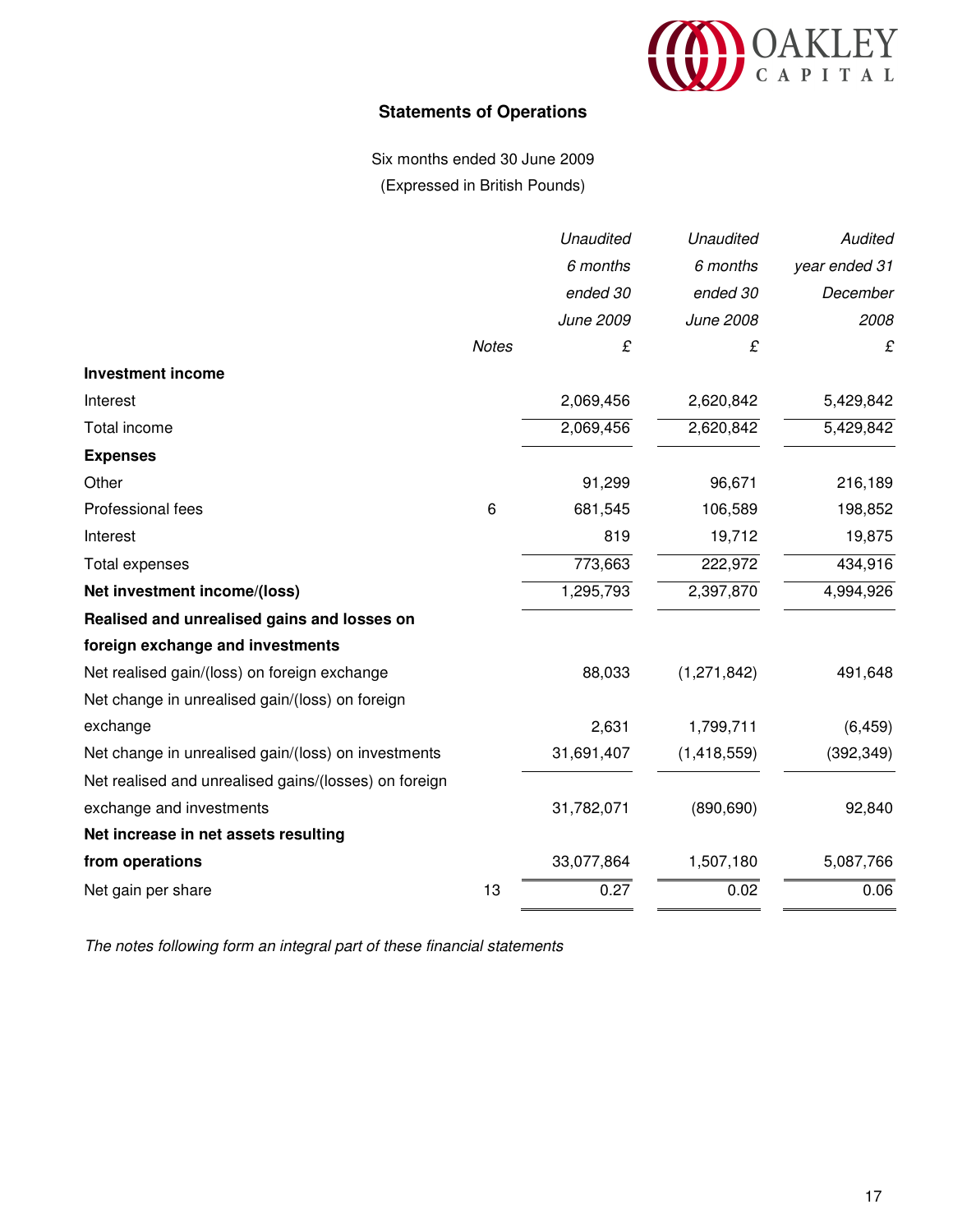

## **Statements of Changes in Net Assets**

Six months ended 30 June 2009 (Expressed in British Pounds)

|                                                          | Unaudited   | <b>Unaudited</b> | Audited     |
|----------------------------------------------------------|-------------|------------------|-------------|
|                                                          | 6 months    | 6 months         | Year ended  |
|                                                          | ended 30    | ended 30         | 31 December |
|                                                          | June 2009   | June 2008        | 2008        |
|                                                          | £           | £                | £           |
| Net increase in net assets resulting from operations     |             |                  |             |
| Net investment gain                                      | 1,295,793   | 2,397,870        | 4,994,926   |
| Net realised gain/(loss) on foreign exchange             | 88,033      | (1,271,842)      | 491,648     |
| Net change in unrealised gain/(loss) on foreign exchange | 2,631       | 1,799,711        | (6, 459)    |
| Net change in unrealised gains/(losses) on investments   | 31,691,407  | (1,418,559)      | (392, 349)  |
| Net increase in net assets resulting from operations     | 33,077,864  | 1,507,180        | 5,087,766   |
| <b>Capital share transactions</b>                        |             |                  |             |
| Proceeds on issue of shares                              | 18,000,000  |                  |             |
| Repurchase of shares                                     |             |                  | (4,576,316) |
| Net increase/(decrease) in net assets from capital share |             |                  |             |
| transaction                                              | 18,000,000  |                  | (4,576,316) |
| Net increase in net assets                               | 51,077,864  | 1,507,180        | 511,450     |
| Net assets at beginning of period/year                   | 99,939,317  | 99,427,867       | 99,427,867  |
| Net assets at end of period/year                         | 151,017,181 | 100,935,047      | 99,939,317  |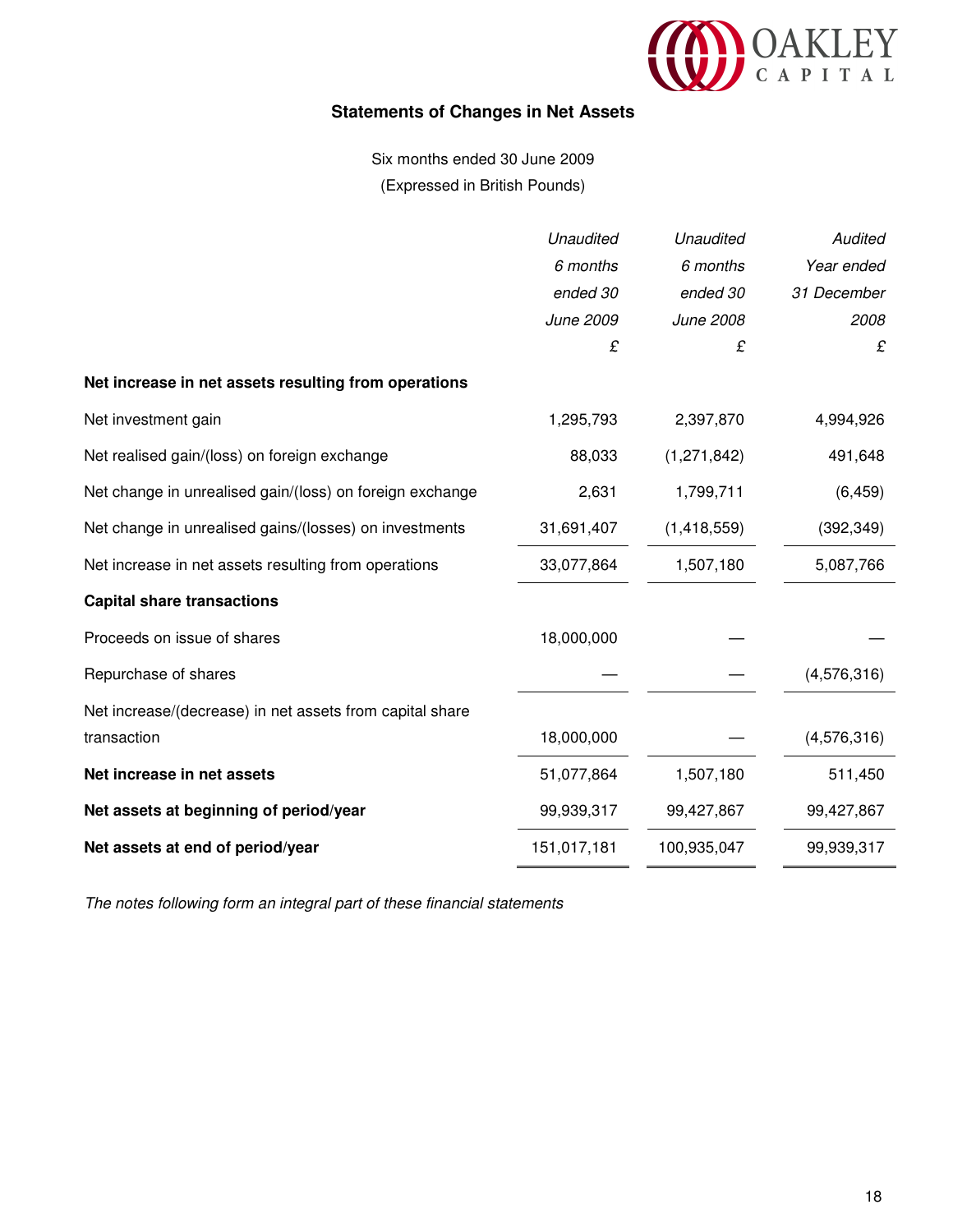

### **Statements of Cash Flows**

Six months ended 30 June 2009 (Expressed in British Pounds)

|                                                                                                                            | <b>Unaudited</b> | Unaudited      | Audited        |
|----------------------------------------------------------------------------------------------------------------------------|------------------|----------------|----------------|
|                                                                                                                            | 6 months         | 6 months       | year ended     |
|                                                                                                                            | ended 30         | ended 30       | 31 December    |
|                                                                                                                            | June 2009        | June 2008      | 2008           |
|                                                                                                                            | £                | £              | £              |
| Cash flows from operating activities                                                                                       |                  |                |                |
| Net increase in net assets resulting from operations                                                                       | 33,077,864       | 1,507,180      | 5,087,766      |
| Adjustments to reconcile net increase in net assets resulting<br>from operations to net cash used in operating activities: |                  |                |                |
| Net realised and unrealised (losses)/gains on foreign<br>exchange and investments                                          | (31, 782, 071)   | 890,690        | (92, 840)      |
| Payments for purchases of investments                                                                                      | (5,853,500)      | (56, 438, 704) | (62, 461, 334) |
| Change in accrued interest receivable                                                                                      | (1,851,104)      | (889, 733)     | (2,630,494)    |
| Change in other receivables                                                                                                | (40, 770)        | 252,202        | 283,195        |
| Change in accounts payable and accrued expenses                                                                            | 31,322           | (356, 553)     | (342,950)      |
| Net cash used in operating activities                                                                                      | (6,418,259)      | (55,034,918)   | (60, 156, 657) |
| Cash flows from capital transactions                                                                                       |                  |                |                |
| Repayment of cash provided by short term borrowing                                                                         |                  | (12, 632)      | (12, 632)      |
| Proceeds on issuance of shares                                                                                             | 18,000,000       |                |                |
| Paid on repurchase of shares                                                                                               |                  |                | (4,576,316)    |
| Net cash provided by capital transactions                                                                                  | 18,000,000       | (12, 632)      | (4,588,948)    |
| Net effect of foreign exchange gain                                                                                        | 90,664           | 527,869        | 485,189        |
| Net (decrease) increase in cash and cash equivalents                                                                       | 11,672,405       | (54, 519, 681) | (64, 260, 416) |
| Cash and cash equivalents at beginning of year/period                                                                      | 32,893,846       | 97,154,262     | 97,154,262     |
| Cash and cash equivalents at end of year/period                                                                            | 44,566,251       | 42,634,581     | 32,893,846     |
| Interest paid during the year/period                                                                                       | 819              | 19,712         | 19,875         |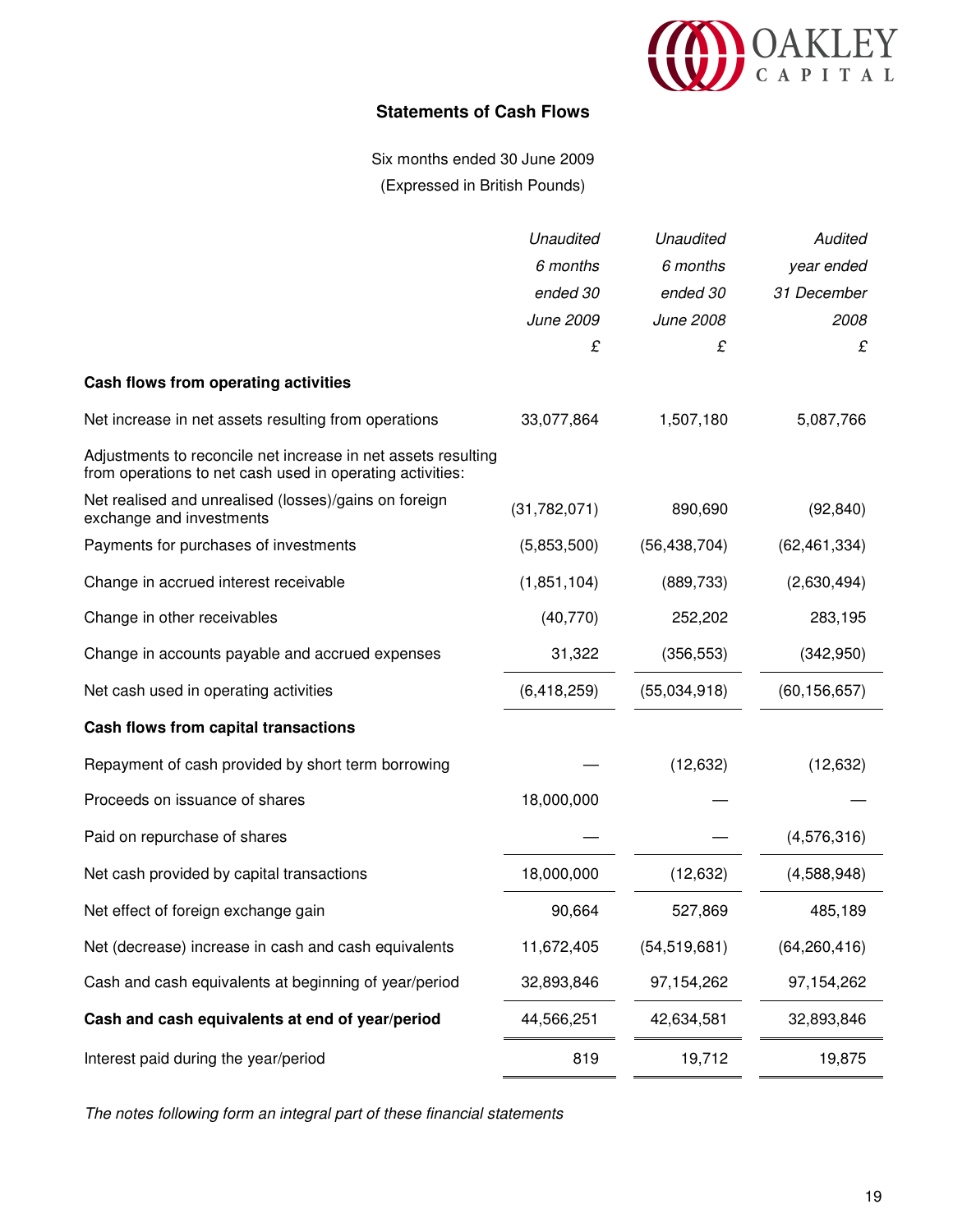

### **Notes to the Financial Statements**

Six months ended 30 June 2009

#### **1. The Company**

Oakley Capital Investments Limited (the "Company") is a closed-ended investment company which was incorporated under the laws of Bermuda on 28 June 2007. The principal objective of the Company is to achieve capital appreciation through investments in a diversified portfolio of private mid-market UK and European businesses. The Company achieves its investment objective primarily through an investment in Oakley Capital Private Equity L.P. (the "Limited Partnership").

The Company listed on the AIM market of the London Stock Exchange on 3 August 2007.

#### **2. Significant accounting policies**

#### a) Basis of presentation

The accompanying financial statements are prepared in accordance with accounting principles generally accepted in the United States of America.

#### b) Use of estimates

 The preparation of financial statements in conformity with accounting principles generally accepted in the United States of America requires management to make estimates and assumptions that affect the reported amounts of assets and liabilities and disclosure of contingent assets and liabilities at the date of the financial statements and the reported amounts of increases and decreases in net assets during the reporting period. Actual results could differ from those estimates.

# c) Investment valuation

#### Limited Partnership

Security transactions are accounted for on a trade date basis based on the capital drawdown and proceeds distribution dates from the Limited Partnership. The Company's investment in the Limited Partnership is valued at the balance on the Company's capital account in the Limited Partnership as at the reporting date. Any difference between the capital introduced and the balance on the Company's capital account in the Limited Partnership is recognised in net change in unrealised gains and losses on investments in the Statements of Operations.

The Limited Partnership generally values investments at fair value and recognises gains and losses on security transactions using the specific cost method.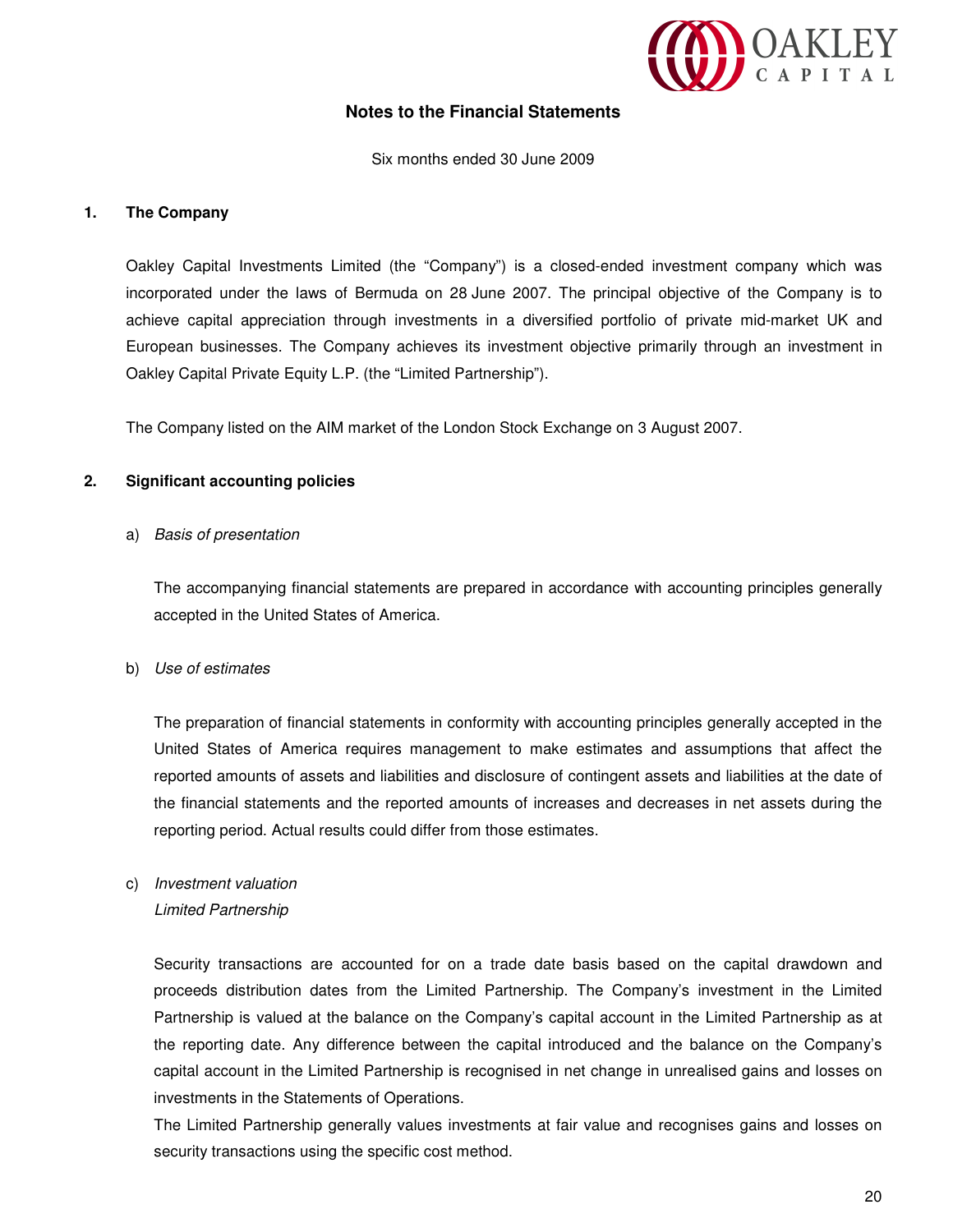

Six months ended 30 June 2009

#### Mezzanine loans

Mezzanine loans are initially valued at the price the loan was granted. Subsequent to initial recognition the loans are valued on a fair value basis taking into account market conditions and any appreciation or deterioration in value pending a valuation review.

Realised gains and losses are recorded when the security acquired is sold. The net realised gains and losses on sale of securities are determined using the specific cost method.

Effective 1 January 2008, the Company adopted Statement of Financial Accounting Standards No. 157 ("FAS 157"). FAS 157 clarifies the definition of fair value, creates a three-tier hierarchy as a framework for measuring fair value based on the inputs used to value the Company's investments, and requires additional disclosures about fair value.

The hierarchy of inputs is summarised below.

- Level 1 quoted prices in active markets for identical investments
- Level 2 other significant observable inputs (including quoted prices for similar investments, interest rates, prepayment speeds, credit risk, etc.)
- Level 3 significant unobservable inputs (including the Investment Advisers own assumptions in determining the fair value of investments)

 The inputs and methodologies used in valuing the securities are not necessarily an indication of the risks associated with investing in those securities.

 Securities traded on a national stock exchange are valued at the last reported sales price on the valuation date. When prices are not readily available, or are determined not to reflect fair value, the Company may value these securities at fair value as determined in accordance with the procedures approved by the Investment Adviser in consultation with the Manager.

 Level 2 securities are valued using representative brokers' prices, quoted prices for similar investments, published reports or, third-party valuations.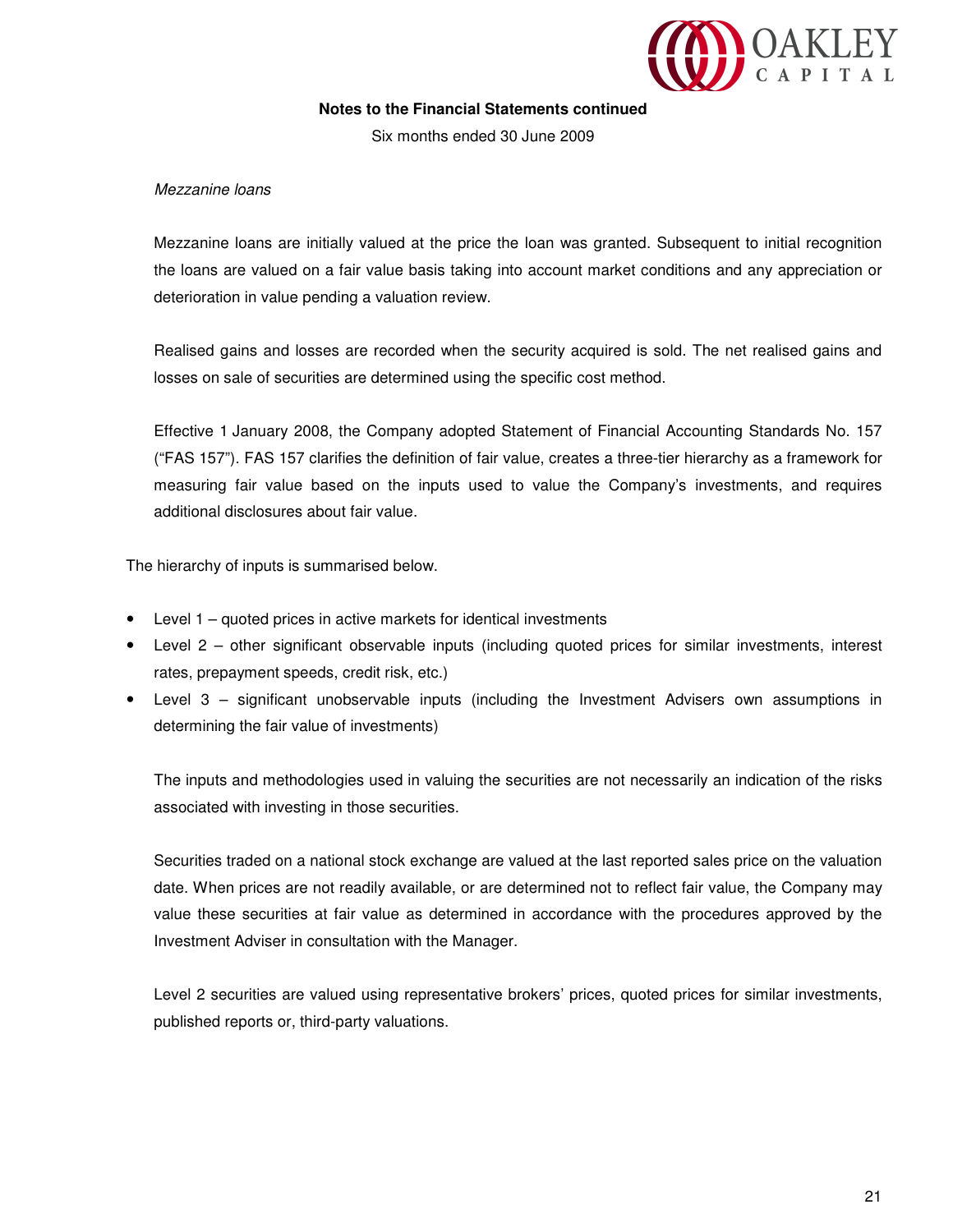

Six months ended 30 June 2009

Level 3 securities are valued at the direction of the Investment Adviser in consultation with the Manager. In these circumstances, the Manager will attempt to use consistent and fair valuation criteria and may (but is not required to) obtain independent appraisals at the expense of the Company.

Derivative financial instruments that have quoted prices on a recognised exchange, such as futures and option contracts, are classified as Level 1. Over-the-counter derivative instruments such as interest rate swaps, foreign exchange forward contracts and credit default swaps, whose prices are based upon observable market inputs, are classified as Level 2. All other derivatives are classified as Level 3.

#### d) Income recognition

Interest income and expenses are recognised on the accruals basis.

#### e) Foreign currency translation

Investments and other monetary assets and liabilities denominated in foreign currencies are translated into British Pound amounts at exchange rates prevailing at the reporting date. Capital drawdowns and proceeds of distributions from the Limited Partnership and foreign currencies and income and expense items denominated in foreign currencies are translated into British Pound amounts at the exchange rate on the respective dates of such transactions.

Foreign exchange gains and losses on other monetary assets and liabilities are recognised in net realised and unrealised gain or loss from foreign exchange in the Statements of Operations.

The Limited Partnership does not isolate unrealised or realised foreign exchange gains and losses arising from changes in the fair value of investments. All such foreign exchange gains and losses are included with the net realised and unrealised gain or loss on investments in the Statements of Operations.

#### f) Cash and cash equivalents

The Company considers all short-term deposits with a maturity of 90 days or less as equivalent to cash.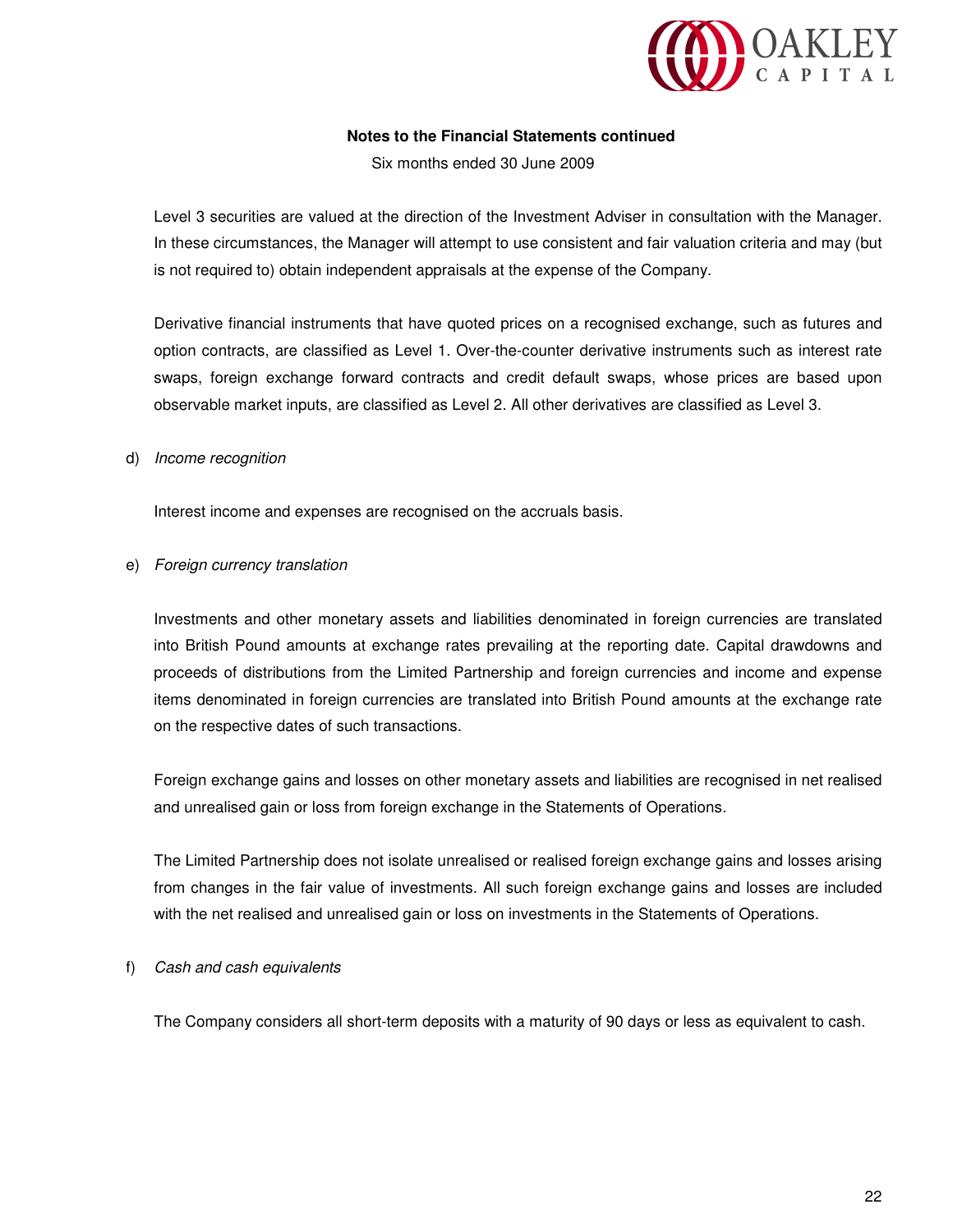

Six months ended 30 June 2009

#### **3. Cash and cash equivalents**

Cash and cash equivalents at 30 June 2009 consist of the following:

|                     | Unaudited  | Unaudited  | Audited     |
|---------------------|------------|------------|-------------|
|                     | 6 months   | 6 months   | Year ended  |
|                     | ended 30   | ended 30   | 31 December |
|                     | June 2009  | June 2008  | 2008        |
|                     | £          | £          | £           |
| Cash                | 194.427    | 133,090    | 168,291     |
| Short-term deposits | 44,371,824 | 42,501,491 | 32,725,555  |
|                     | 44,566,251 | 42,634,581 | 32,893,846  |

#### **4. Management and performance fees**

(a) The Company has entered into a Management Agreement with Oakley Capital (Bermuda) Limited (the "Manager") to manage the Company's investment portfolio. The Manager will not receive a management fee from the Company in respect of funds either committed or invested by the Company in the Limited Partnership or any successor fund managed by the Manager. The Manager will receive a management fee at the rate of 1 per cent. per annum in respect of those funds that are not committed to the Limited Partnership or any successor fund (but including the proceeds of any realisations), which are invested in cash, cash deposits or near cash deposits and a management fee at the rate of 2 per cent. per annum in respect of those funds which are invested directly in co-investments. The management fee is payable monthly in arrears. As at 30 June 2009, 30 June 2008 and 31 December 2008, there were no management fees payable to the Manager.

The Manager may also receive a performance fee of 20 per cent. of the excess of the amount earned by the Company over and above an 8 per cent. hurdle rate per annum on any monies invested as a coinvestment with the Limited Partnership or any successor limited partnership. Any co-investment will be treated as a segregated pool of investments by the Company. If the calculation period is greater than one year, the hurdle rate shall be compounded on each anniversary of the start of the calculation period for each segregated co-investment. If the Manager does not exceed the hurdle rate on any given coinvestment that co-investment shall be included in the next calculation on a co-investment so that the hurdle rate is measured across both co-investments. No previous payments of performance fee will be affected if any co-investment does not reach the hurdle rate of the return. As at 30 June 2009, 30 June 2008 and 31 December 2008 and for the periods then ended, there were no performance fees payable to the Manager.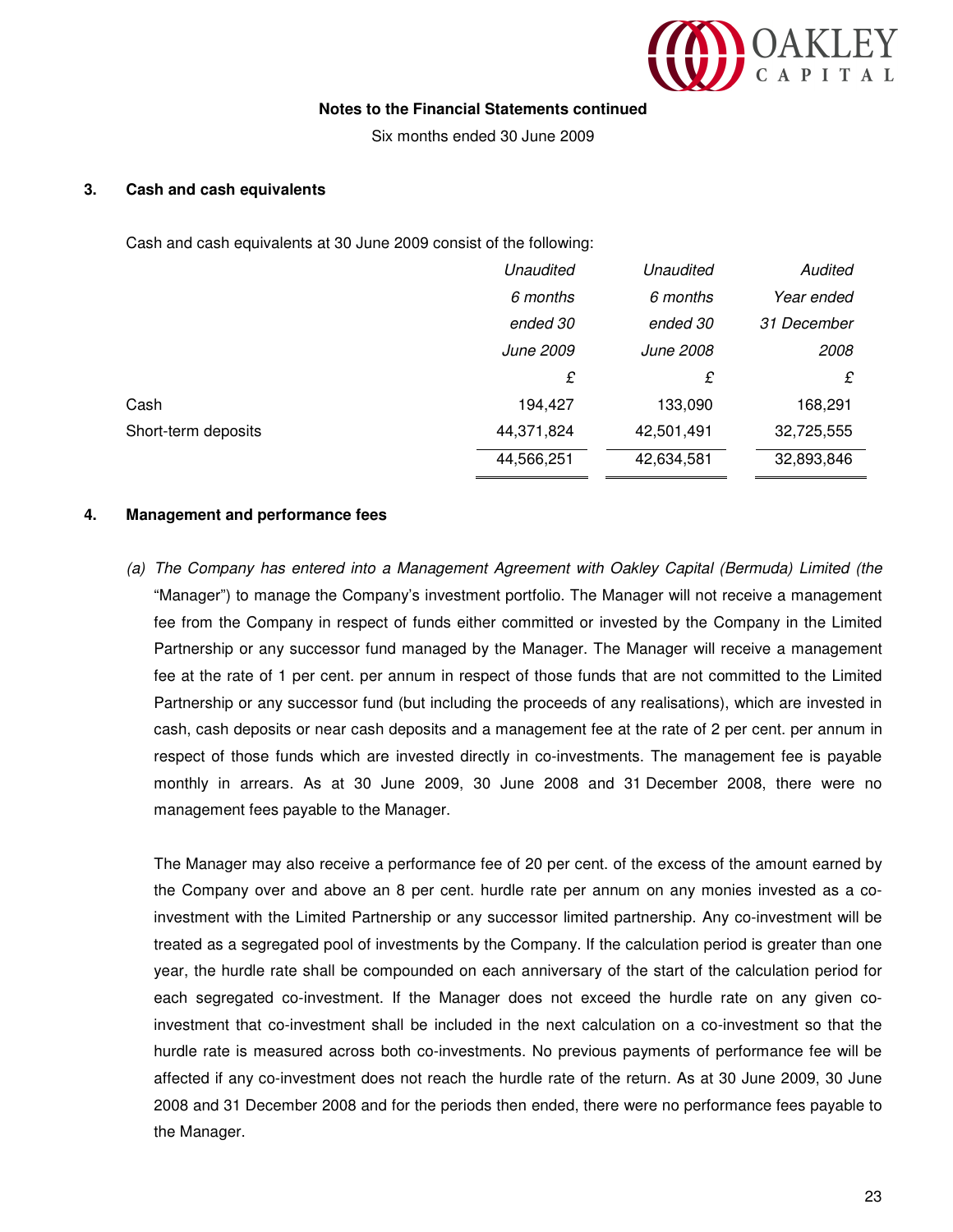

Six months ended 30 June 2009

(b) The Manager has entered into an Investment Adviser Agreement with Oakley Capital Limited (the "Investment Adviser") to advise the Manager on the investment of the assets of the Company. The Investment Adviser will not receive a management or performance fee from the Company. Any fees due to the Investment Adviser will be paid by the Manager out of the management fees it receives from the Company.

#### **5. Fair value of financial instruments**

The following is a summary of the inputs used in valuing the Company's assets carried at fair value:

| Significant  | Other significant |               |                                  |
|--------------|-------------------|---------------|----------------------------------|
| unobservable | observable        |               |                                  |
| inputs       | inputs            | Quotes prices |                                  |
| (Level 3)    | (Level 2)         | (Level 1)     |                                  |
| £            | £                 | £             |                                  |
| 101,992,202  |                   |               | <b>Investments in Securities</b> |

The Company has an investment into a private equity limited partnership. The investment is included at fair value based on the Company's balance on its capital account in the Limited Partnership. The valuation of non-public investments require significant judgment by the Investment Adviser in consultation with the Manager of the Limited Partnership due to the absence of quoted market values, inherent lack of liquidity and the long-term nature of such assets. Private equity investments are valued initially based upon transaction price. Valuations are reviewed periodically utilising available market data to determine if the carrying value of these investments should be adjusted. Such market data primarily includes observations of the trading multiples of public companies considered comparable to the private companies being valued. In addition, a variety of additional factors are reviewed by the management of the Limited Partnership, including, but not limited to, financing and sales transactions with third parties, current operating performance and future expectations of the particular investment, changes in market outlook and the third party financing environment. Mezzanine loans are initially valued at the price the loan was granted. Subsequent to initial recognition, the loans are valued on a fair value basis taking into account market conditions and any appreciation or deterioration in value pending a valuation review.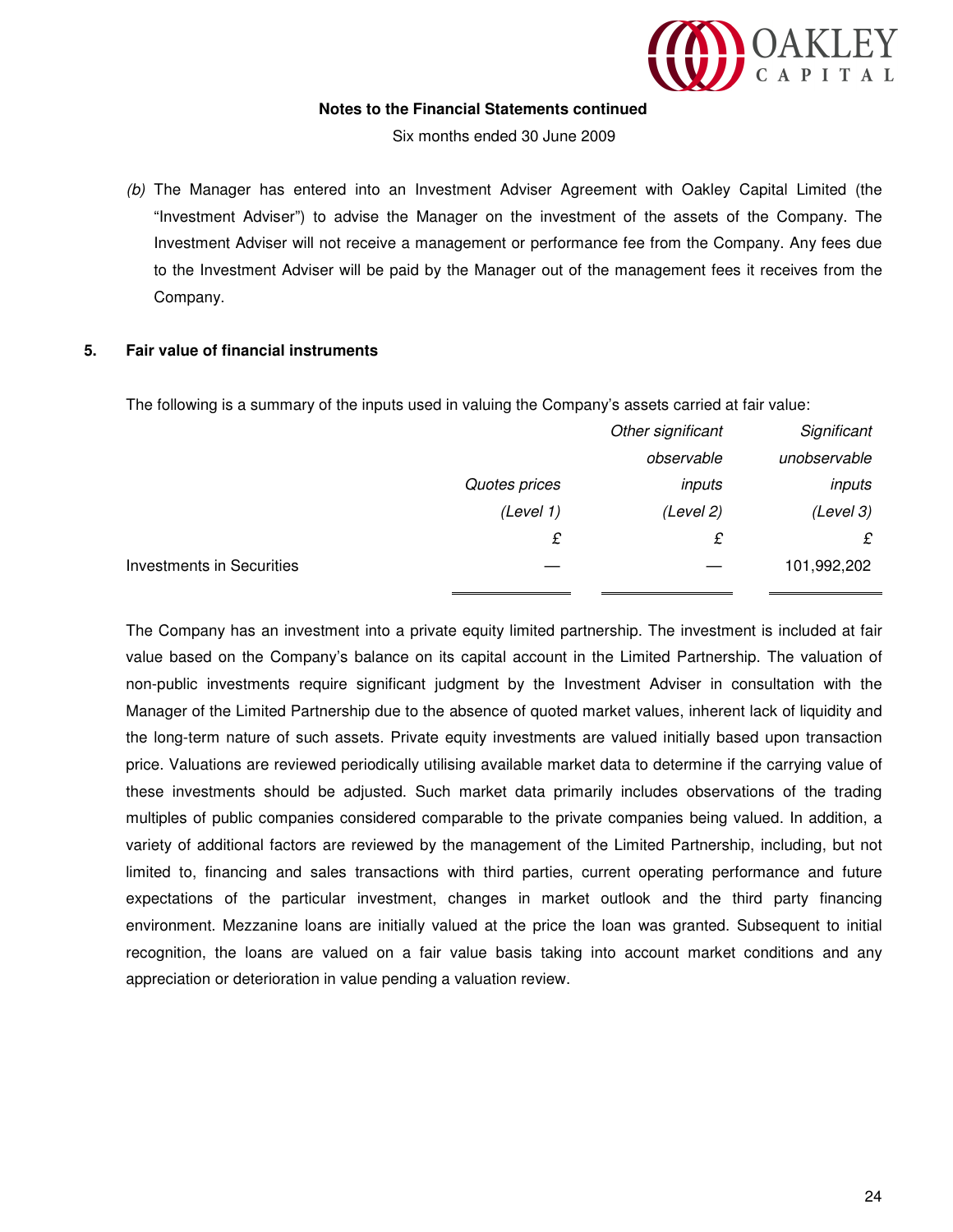

Six months ended 30 June 2009

The following is a reconciliation of Level 3 investments for which significant unobservable inputs were used to determine fair value:

|                                       | Investment           |
|---------------------------------------|----------------------|
|                                       | <i>in Securities</i> |
|                                       | £                    |
| Balance at 1 January 2009             | 64,447,295           |
| Change in unrealised foreign exchange | (6,771,469)          |
| Change due to revaluation             | 38,462,876           |
| Net purchases                         | 5,853,500            |
| Balance at 30 June 2009               | 101,992,202          |

The difference between the fair value and the cost of investments is a combination of the re-translation of the Euro denominated investment in the Limited Partnership at the year end into Sterling and a re-valuation to fair value in the underlying investment in the Limited Partnership.

#### **6. Administration fee**

Under the terms of the Company Administration Agreement dated 30 July 2007 between Mayflower Management Services (Bermuda) Limited (the "Administrator") and the Company, the Administrator receives an annual administration fee at prevailing commercial rates, subject to the minimum monthly fee of US\$5,000 per month. During the period ended 30 June 2009, the Company incurred administration fees of £21,776 (period to 30 June 2008: £28,061 and year to 31 December 2008 £47,466), which is included in professional fees in the Statements of Operations.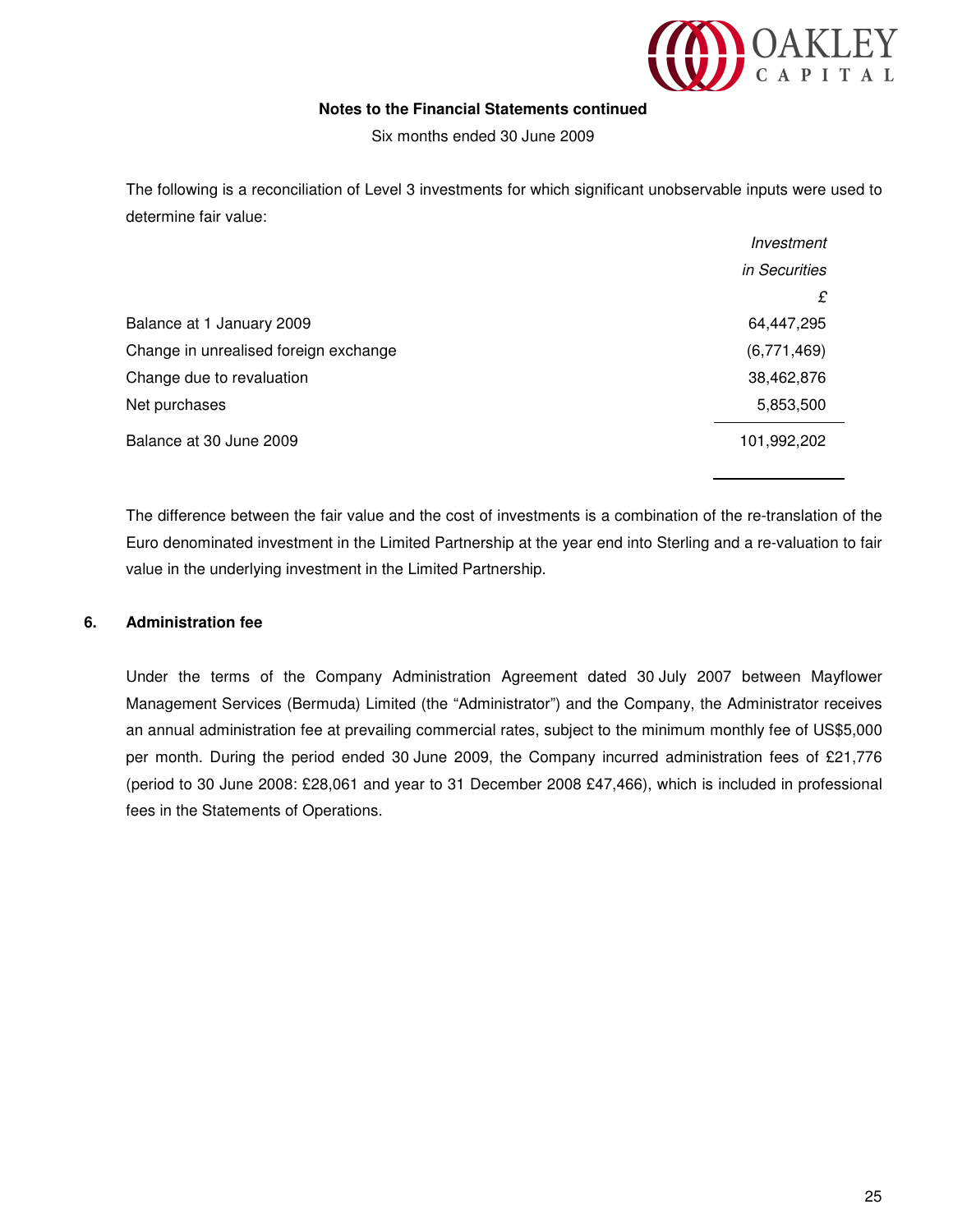

Six months ended 30 June 2009

### **7. Investments**

#### **Limited Partnership**

The Company intends to invest its assets in the Limited Partnership, an exempted limited partnership established in Bermuda on 10 July 2007. The Limited Partnership's primary objective is to invest in a diversified portfolio of private mid-market UK and European businesses, aiming to provide investors with significant long term capital appreciation. The Company's share of the total amount drawn down to 30 June 2009 was £46.1 million (€57.62 million), representing 34.5 per cent. of the Company's total capital commitment. As at 30 June 2009, the Company accounted for 67.59 per cent. of the total capital and commitments in the Limited Partnership.

The Company may also make co-investments with the Limited Partnership based on the recommendations of the Manager. As at 30 June 2009, the Company has not made any such co-investments. Co-investments may amend the outstanding capital commitments to the Limited Partnership.

#### **Limited Partnership's investments**

The Limited Partnership made a number of investments; one large investment in Host Europe Corporation Limited and four smaller investments.

#### Host Europe and Cologne Data Centre

Host Europe is a UK market leader in domain name registration, the UK's second largest shared hosting provider and a leading provider of standardised hosting in Germany. The total transaction value was £128 million with the Limited Partnership's contribution being £48.6 million. The acquisition includes an acquisition of a data centre based in Cologne. On 21 July 2009, Host Europe, sold "Vialtus Solutions", one of Host Europe's three operating divisions, for £42 million to Freedom4 Group plc ("Freedom4"). The same day Freedom4 was renamed Daisy Group plc ("Daisy"). In consideration for the disposal of Vialtus Solutions, Host Europe received £13 million of cash and £29 million of ordinary shares in Daisy. As at 21 July, 2009 Host Europe held 36,250,000 Daisy ordinary shares with a share price of £0.80 per share at the previous days close. With the disposal of Vialtus Solutions, Host Europe becomes a pure play web-hosting services provider. Host Europe's remaining two divisions, Webfusion and Host Europe Germany, both continue to perform ahead of plan. Host Europe expects the £13 million of cash consideration to contribute towards the repayment of the £17.5 million vendor loan note issued upon the acquisition of Host Europe.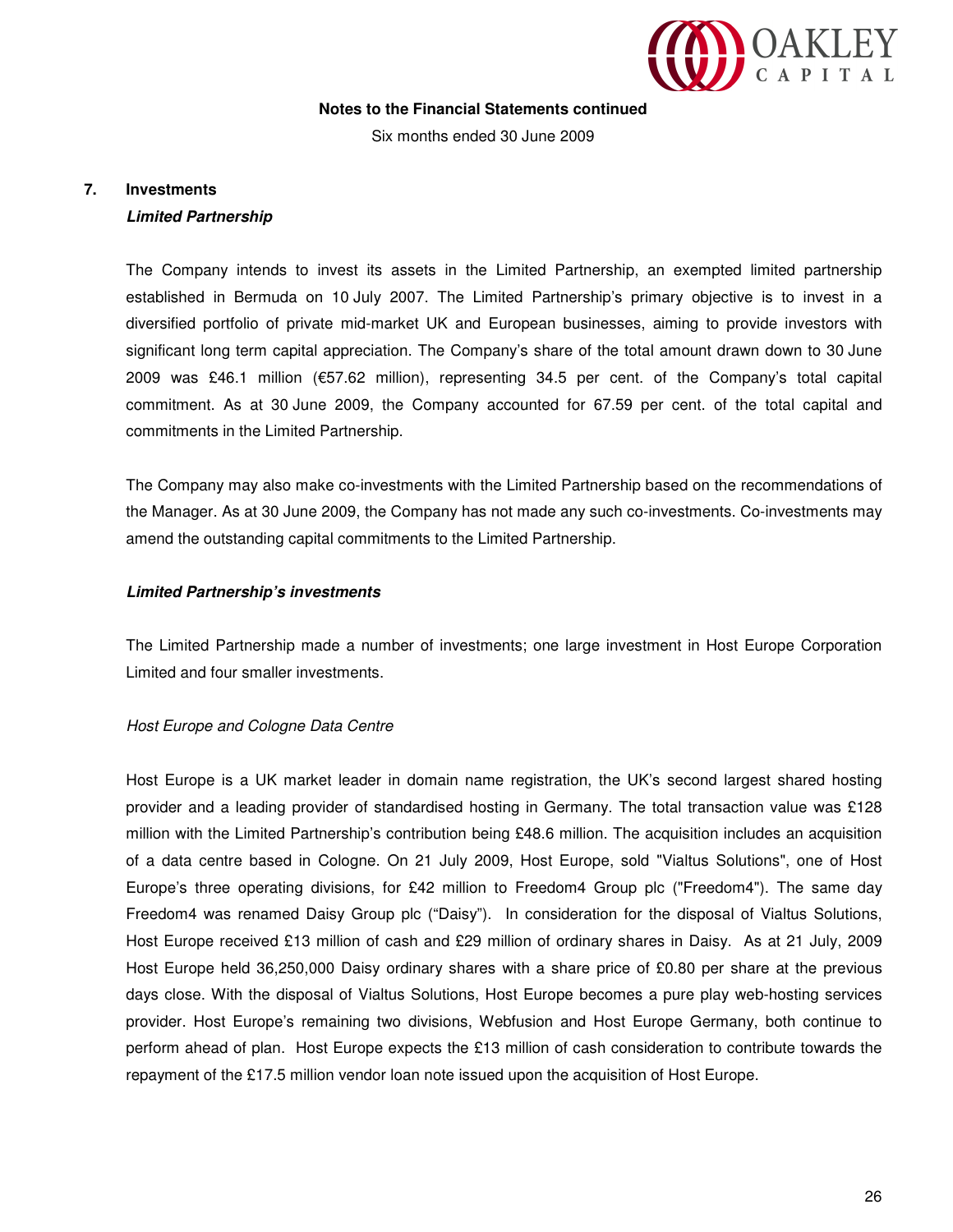

Six months ended 30 June 2009

#### Headland Media

Headland Media is a leading business to business media content provider of news digest services to the hotel and shipping sectors; as well as a leading provider of entertainment and training services to offshore industries. Total transaction value was £6.3 million and the Limited Partnership's contribution was £2.5 million.

#### Monument Securities

Monument Securities is a global equity, derivatives and fixed income broker with an 18 year history. The company provides services to institutions, fund managers, market professionals, corporations and hedge funds. The total transaction value was £5.5 million. The Limited Partnership has a 51 per cent. interest in Monument Securities and its contribution is £2.8 million.

At 30 June 2009, the Limited Partnership's portfolio was revalued by the Investment Adviser reflecting the prospects of the underlying business and the sale price of Vialtus Solutions. The fair value analysis of Host Europe was reviewed by an Independent third party valuer. The Limited Partnership's investments in Monument Securities and Headland Media have been held at cost as the Investment Adviser does not believe there have been any changes in the fair values of Monument Securities or Headland Media since 31 December 2008. As a result of the revaluation, the Company's participation in the Limited Partnership has been revalued to £76.8 million at the period end, representing an increase of £30.8 million compared to an initial investment of £46.0 million.

#### **Mezzanine financing investments**

#### Headland Media Limited

During 2008, the Limited Partnership acquired Headland Media Limited and two further bolt-on acquisitions for a total transaction value of £6.3 million. The consideration was satisfied by a vendor loan note for £725,000 and £5.6 million in cash. The cash element comprised £3.1 million of debt finance, in the form of a secured mezzanine instrument from the Company. The instrument carries a fixed interest rate of 12 per cent.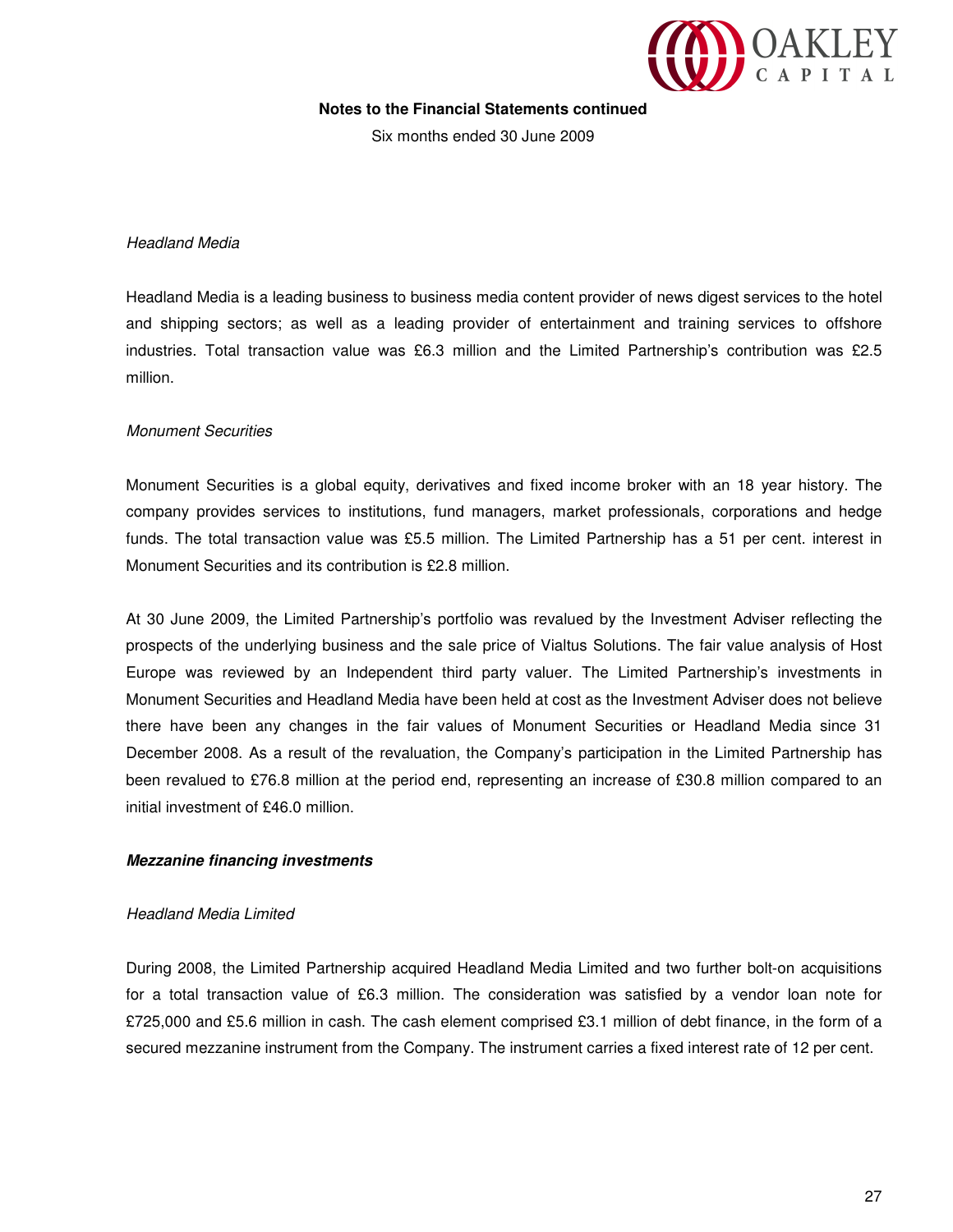

Six months ended 30 June 2009

#### Host Europe Corporation Limited and Cologne Data Centre (Bermuda) Limited

On 2 April 2008, the Limited Partnership acquired Host Europe Corporation Limited ("Host Europe"). The total transaction value, including bank and third party financing was £128 million. The Company provided debt finance of £19.4 million, in the form of a secured mezzanine instrument.

The instrument carries a fixed interest rate of 15.25 per cent. maturing on the earlier of 31 December 2015 or the date of sale or IPO of Host Europe Corporation Limited. Included within this deal, the Company provided debt finance of £2.6 million to Cologne Data Centre (Bermuda) Limited which has a subsidiary in Cologne that houses a data centre. This instrument carries a fixed interest rate of 15.25 per cent. maturing 3 April 2015.

#### **8. Capital commitment**

During 2009, the Company made an additional commitment of €17 million to the Limited Partnership taking the total capital commitment up to €167 million. The Limited Partnership may draw upon the capital commitment at any time subject to two weeks' notice on an as needed basis. Since inception, capital in the amount of €57.6 million was called by the Limited Partnership. As at 30 June 2009, the amount of capital commitment available to be called was €109.4 million.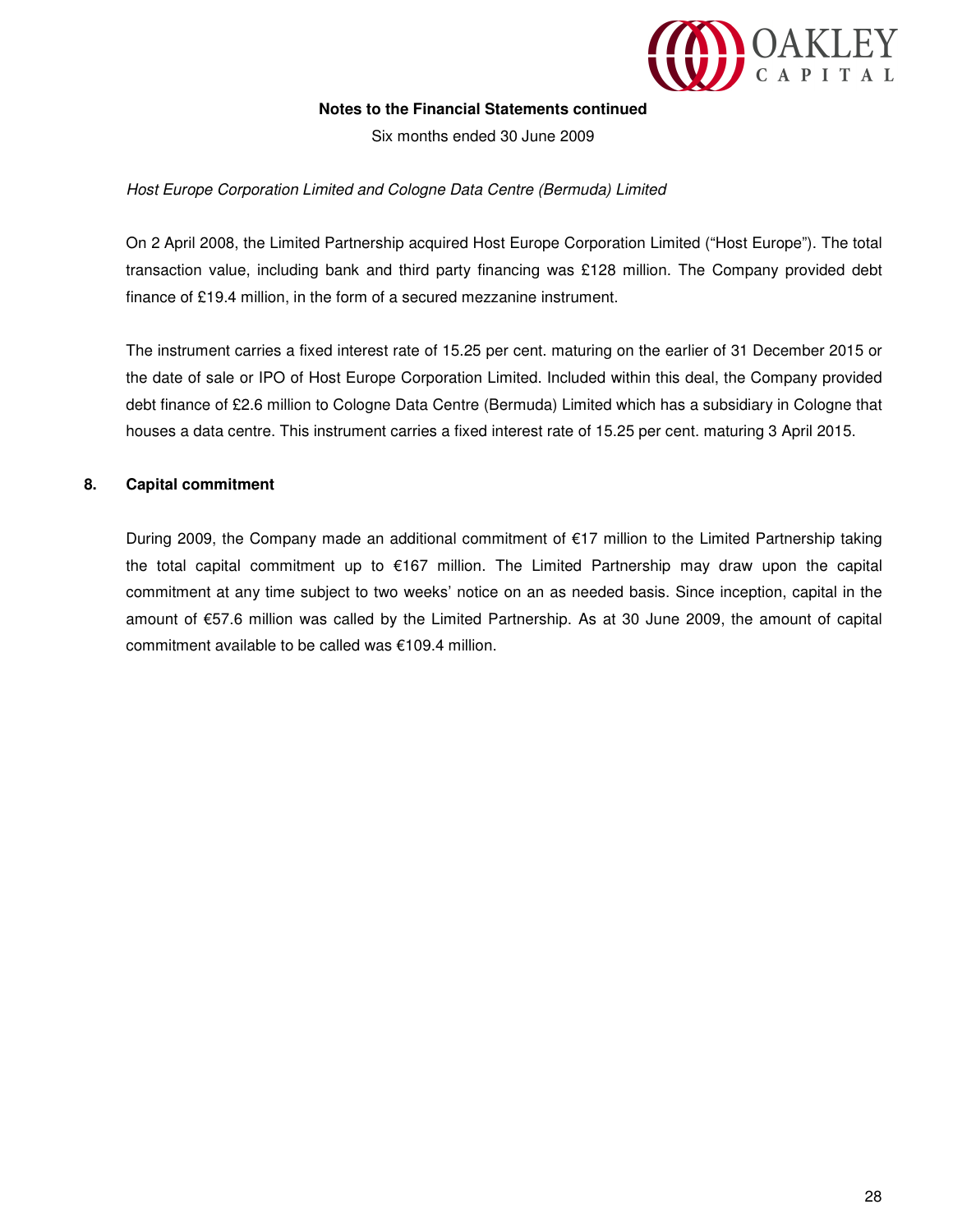

Six months ended 30 June 2009

#### **9. Share capital and warrants**

(a) Share capital

The authorised share capital of the Company on incorporation was \$1,000 divided into 1,000 shares par value \$1.00 each. On incorporation, one ordinary share of par value \$1.00 was issued to Codan Trust Company Limited (the "Initial Subscriber"). The currency denomination of the Company's authorised share capital was subsequently changed from US Dollars to Euros, the shares were subdivided and the authorised share capital increased to €2,500,000 divided into 250,000,000 shares of par value €0.01 each. The currency denomination of the Company's authorised share capital was further changed from Euros to British Pounds, the shares were consolidated, divided and redenominated and the authorised share capital increased to £2,000,000 divided into 200,000,000 shares of par value 1 pence each. After the consolidation, division and redenomination the Initial subscriber was the registered shareholder of one Ordinary Share of par value 1 pence. This Ordinary Share was made available, under the terms of the Placing (see Note 1). The Placing Price of £1.00 per Ordinary Share represented a premium of 99 pence to the nominal value of an Ordinary Share issued under the Placing.

The Placing of the Company's Shares was fully subscribed, so that immediately after the Placing, the authorised share capital of the Company consisted of 200,000,000 Ordinary Shares and the issued share capital of the Company of 100,000,000 Ordinary Shares.

#### (b) Warrants

50,000,000 warrants were issued in conjunction with the subscription of Ordinary Shares at a ratio of one warrant for every two shares. Each warrant confers on the holder the right to purchase one fully paid Ordinary Share at an exercise price of £1.30 as adjusted in accordance with Condition 2.3 of the AIM Admission Document. Warrants may be exercised at the option of the holder at any time prior to the close of business on AIM of the third anniversary of the date of admission of the Company warrants to AIM (see Note 1).

As the price of the Ordinary Shares as at 30 June 2009 was below the exercise price of the warrants, there was no dilution in the net asset value and loss per share.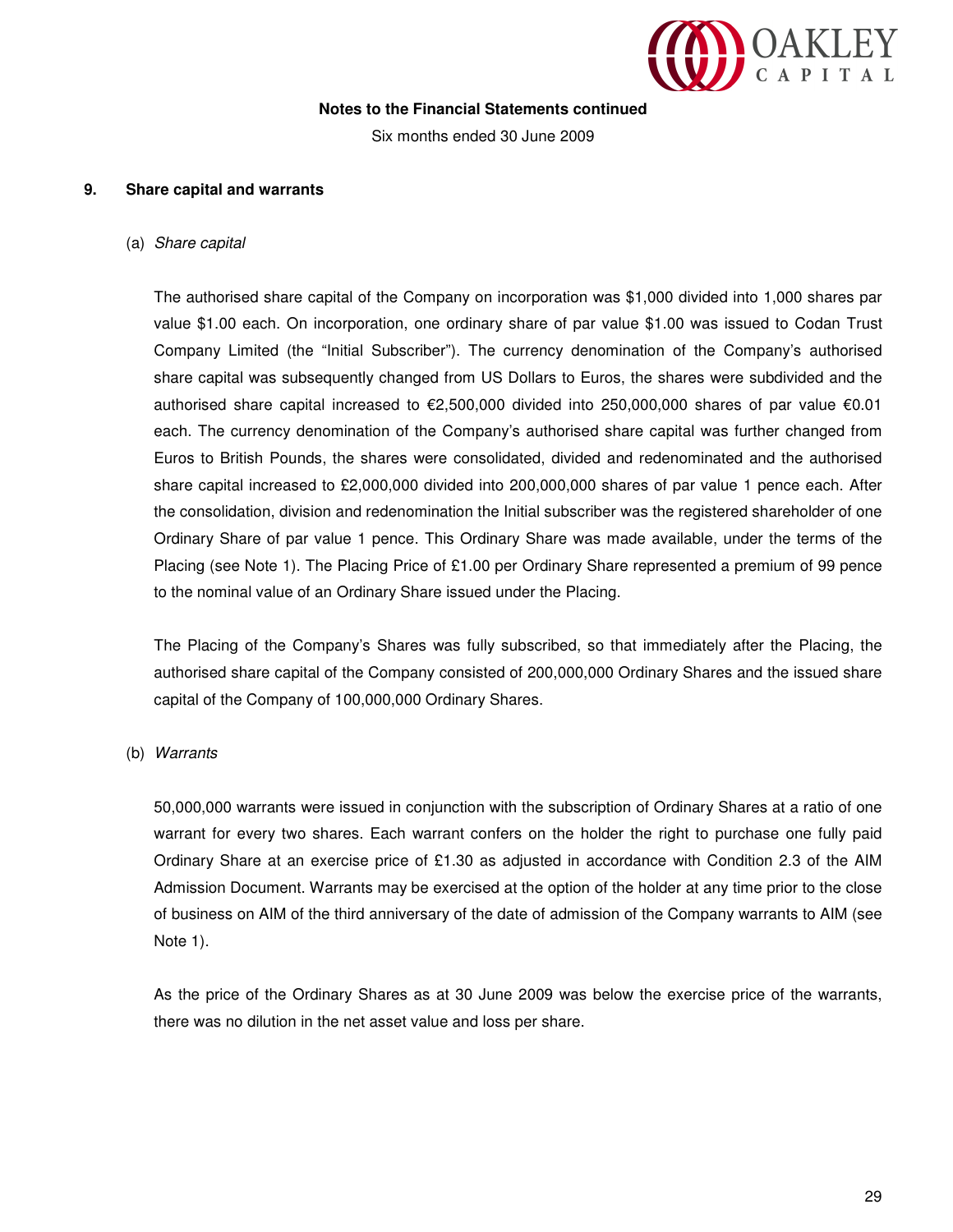

Six months ended 30 June 2009

#### (c) Share repurchase

On 2 October 2008, the Board of Directors authorised a repurchase programme of 7,589,000 shares. Under the tender offer, the Company repurchased 7,589,000 shares for £4,576,316 at a price per share of 60 pence per share and hold them in treasury. All of the rights of the treasury shares have been suspended (including economic participation, voting and dividend distribution rights). The Company also holds 1,250,000 warrants in treasury.

#### (d) Secondary placing

On 9 March 2009 a secondary placing took place whereby the Company issued 28,125,000 shares, which were sold at a price of 64 pence per share raising £18 million from new and existing investors.

Shares of common stock and warrants outstanding are:

|                              | Common stock | Warrants   |
|------------------------------|--------------|------------|
| Balance as at 1 January 2009 | 92,411,000   | 48,750,000 |
| Issued                       | 28,125,000   |            |
| Repurchased                  |              |            |
| Balance as at 30 June 2009   | 120,536,000  | 48,750,000 |

#### **10. Related parties**

Certain Directors of the Company are also Directors and shareholders of Oakley Capital (Bermuda) Limited, Palmer Capital Associates (International) Limited and Mayflower Management Services (Bermuda) Limited; entities which provide services to and receive compensation from the Company.

Certain Directors of the Company are also Directors of Oakley Capital GP Limited, the General Partner of the Limited Partnership.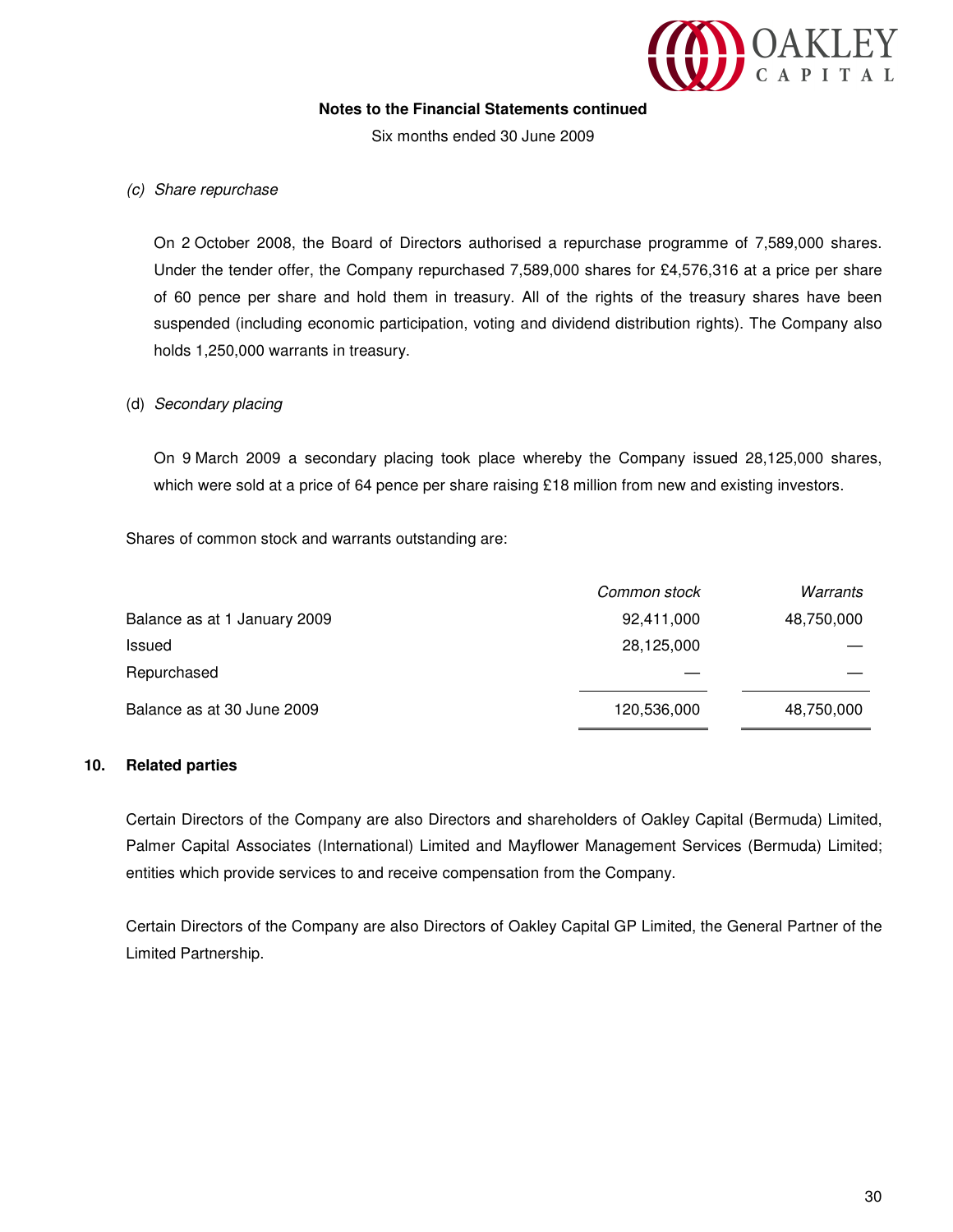

Six months ended 30 June 2009

#### **11. Taxation**

Under current Bermuda law the Company is not required to pay any taxes in Bermuda or either income or capital gains. The Company has received an undertaking from the Minister of Finance in Bermuda that in the event of such taxes being imposed, the Company will be exempt from such taxation at least until the year 2016.

Effective from 1 January 2008, the Company adopted FASB Interpretation No.48 Accounting for Uncertainty in Income Taxes. There has been no significant impact on the Company's financial statements as a result of adopting this interpretation.

#### **12. Subsequent events**

On 1 July 2009, the Company announced that the Limited Partnership's largest portfolio company, Host Europe Corporation Limited ("Host Europe"), conditionally sold "Vialtus Solutions", one of Host Europe's three operating divisions, for £42 million to Daisy Group plc ("Daisy").

The acquisition of Vialtus Solutions completed on 21 July 2009 in consideration for the disposal of Vialtus Solutions, Host Europe received £13 million of cash and £29 million of ordinary shares in Daisy. Accordingly, Host Europe held 36,250,000 Daisy ordinary shares trading at £0.80 per share at the previous days close. As a result of the revaluation of the Limited Partnership's portfolio, the Company's NAV per share increased to £1.25